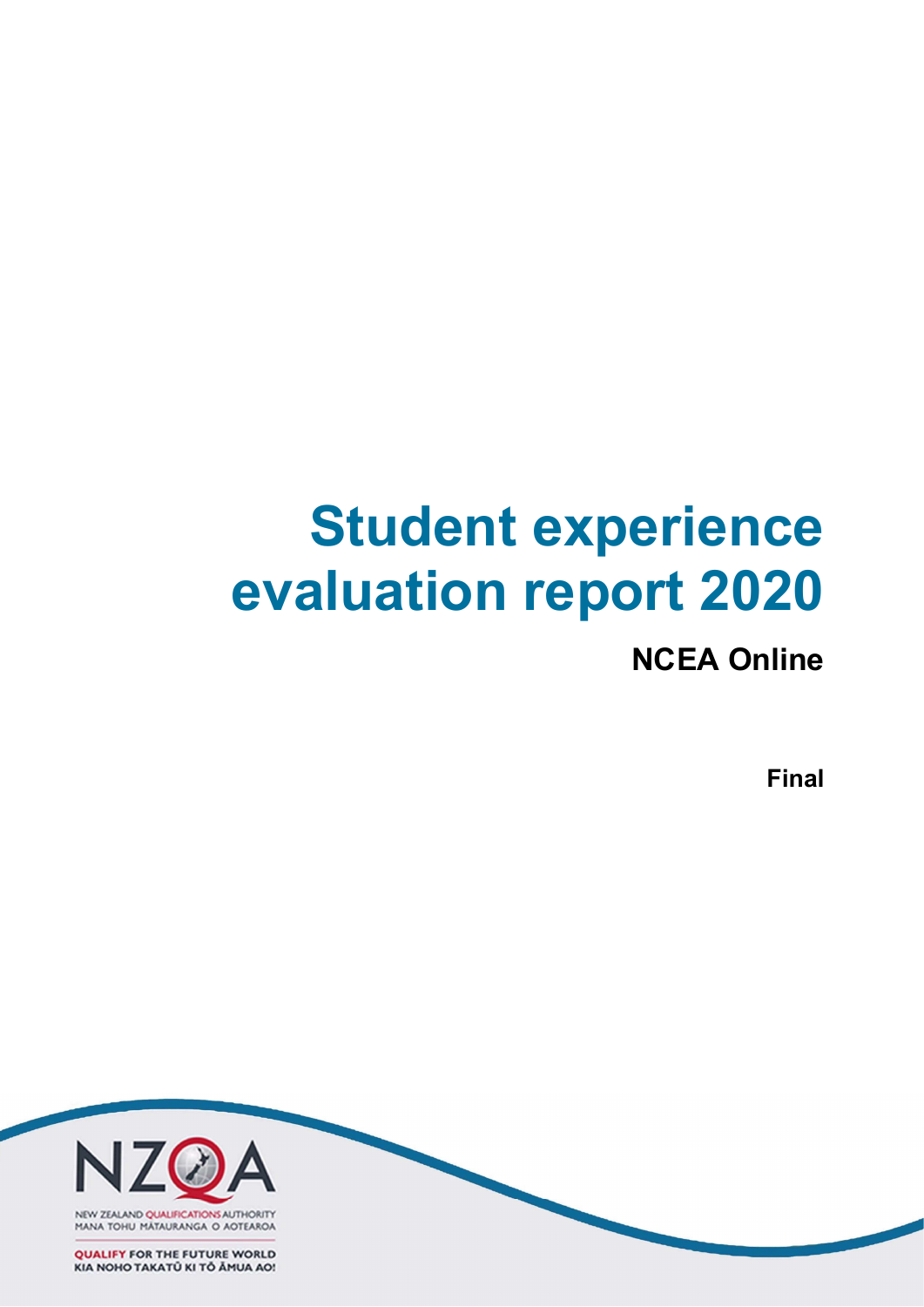# Student experience evaluation report 2020

# Table of Contents

|     | 1.1                                                                           |                                                                 |  |  |
|-----|-------------------------------------------------------------------------------|-----------------------------------------------------------------|--|--|
|     | 1.2                                                                           |                                                                 |  |  |
| 2.  |                                                                               |                                                                 |  |  |
| 2.1 |                                                                               |                                                                 |  |  |
|     | 2.2                                                                           |                                                                 |  |  |
|     | 2.3                                                                           |                                                                 |  |  |
| 2.4 |                                                                               |                                                                 |  |  |
|     | 2.5                                                                           |                                                                 |  |  |
| 3.  |                                                                               |                                                                 |  |  |
| 4.  |                                                                               |                                                                 |  |  |
| 5.  |                                                                               |                                                                 |  |  |
|     |                                                                               |                                                                 |  |  |
|     |                                                                               | Appendix Two: Summarised Responses to Closed-Ended Questions 16 |  |  |
|     |                                                                               | Appendix Three: Survey Responses to Open-Ended Questions 19     |  |  |
|     | Appendix Four: Survey Responses to the Question: 'Overall, I found completing |                                                                 |  |  |

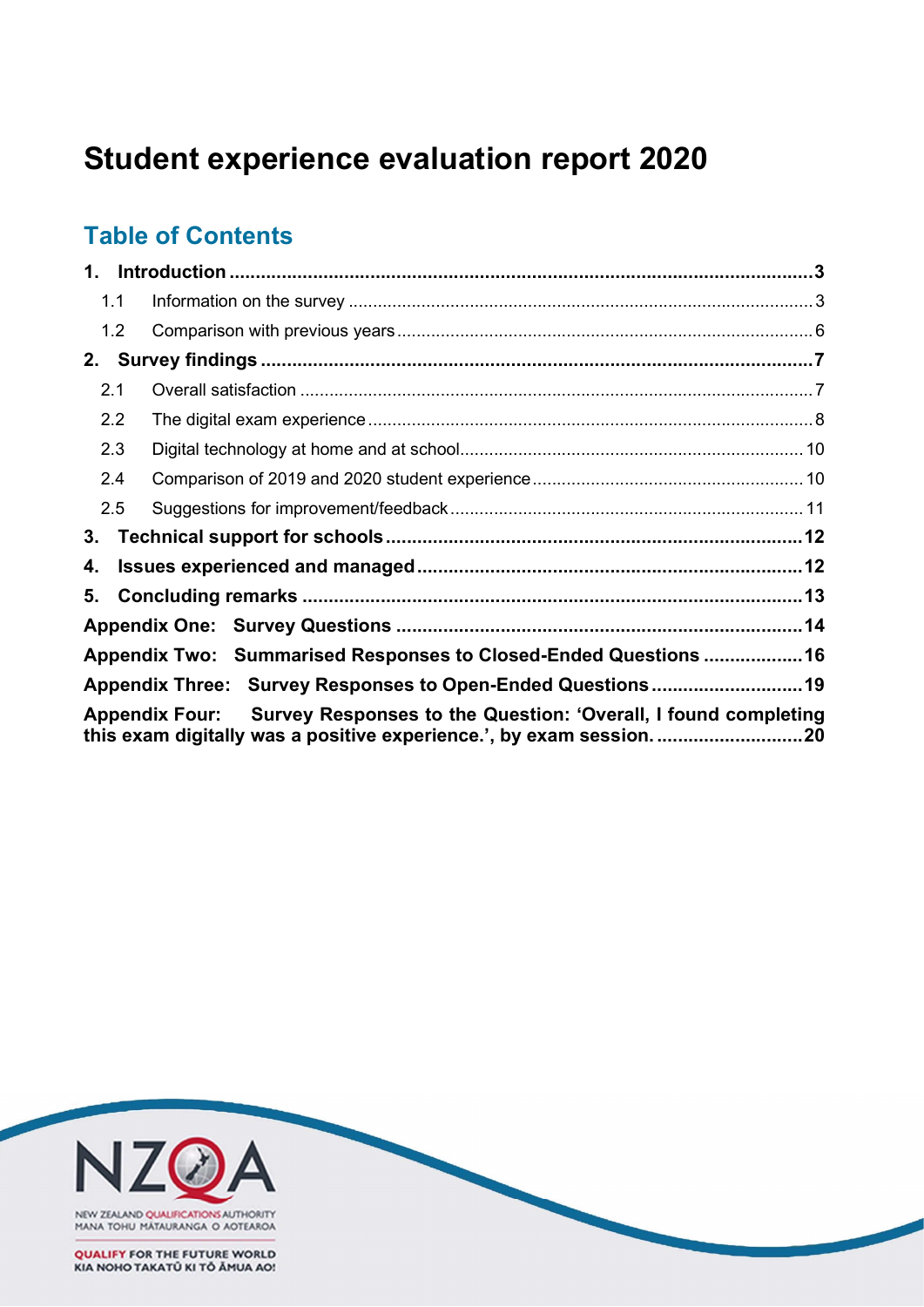# 1. Introduction

In 2020, 58 digital exams were offered – 19 sessions at Level 1, 20 sessions at Level 2 and 19 sessions at Level 3 for the subjects Agricultural and Horticultural Science, Art History, Business Studies, Chinese, Classical Studies, Education for Sustainability, English, French, German, Health, History, Home Economics, Japanese, Latin, Media Studies, Psychology, Samoan, Social Studies, Spanish, Te Reo Māori and Te Reo Rangatira. A list of the digital exam sessions can be found in section 1.1 below.

 $22,475$  students participated<sup>1</sup> in at least one of the digital exams, from 276 schools.

7,995 of the 22,475 (35.57%) students who participated in at least one digital exam in 2020 had participated in at least one of the digital exams in 2019.

1,596 of the 22,475 (7.10%) students who participated in at least one digital exam in 2020 participated in at least one of the digital exams in both 2019 and 2018.

### 1.1 Information on the survey

The student survey was designed to measure students' self-reported satisfaction and experience of the digital exams, administered by NZQA during November/December 2020. The survey was presented for students to complete online, immediately after submitting their digital exam response. The survey included establishing whether the students regularly use digital technology in their learning at home and at school.

NZQA received 5,479 valid survey responses from 4,968 students attending 262 unique schools. Some students sat more than one digital exam and therefore have answered the survey more than once. NZQA also received 554 invalid survey responses and 802 incomplete survey responses. These were not included in the analysis.

The response rate to the survey was 24.38% (5,479 of 22,475).

24.19% (748 of 3,092) of Māori students who participated in the digital exams responded to the survey, and of the survey responses 13.65% (748 of 5,479) were from Māori respondents.

19.65% (363 of 1,847) of Pacific students who participated in the digital exams responded to the survey, and of the survey responses 6.63% (363 of 5,479) were from Pacific respondents.

The table starting on the next page shows the number of survey responses received by exam session.

<sup>1</sup> Student participation is defined as a student who has a digitally assessed result (Not Achieved, Achieved, Merit, or Excellence).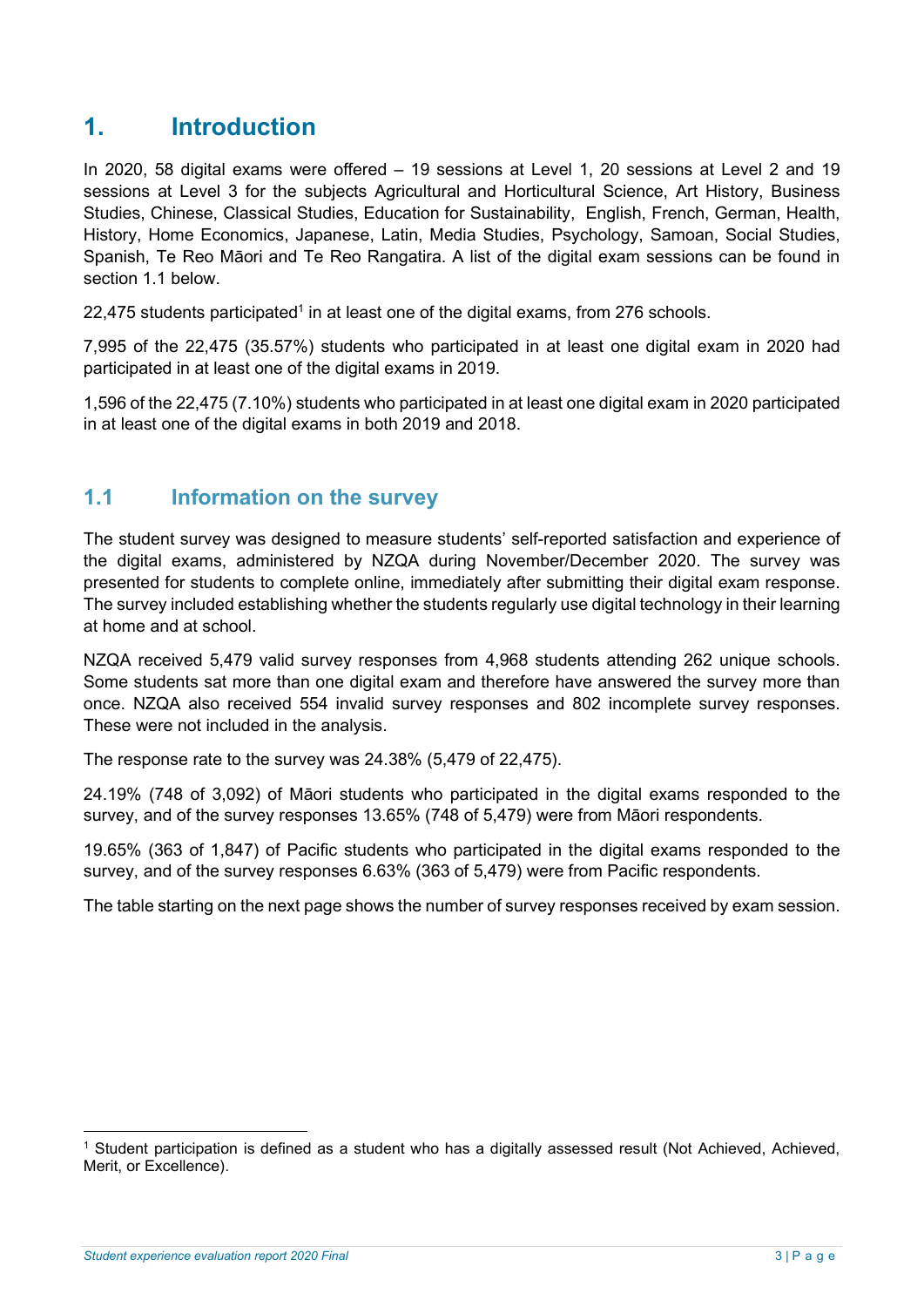| <b>Digital Exam Session<sup>2</sup></b> | <b>Student</b><br><b>Participation</b> | <b>Count of Survey</b><br><b>Responses</b> | <b>Percentage %</b> |  |  |  |
|-----------------------------------------|----------------------------------------|--------------------------------------------|---------------------|--|--|--|
| <b>Level 1 Sessions</b>                 |                                        |                                            |                     |  |  |  |
| L1-AGRI                                 | 137                                    | 21                                         | 15.33               |  |  |  |
| L1-ARTH                                 | 0                                      | $\mathbf 0$                                | 0                   |  |  |  |
| L1-BUSI                                 | 649                                    | 100                                        | 15.41               |  |  |  |
| L1-CHIN                                 | 74                                     | 15                                         | 20.27               |  |  |  |
| L1-CLAS                                 | 227                                    | 43                                         | 18.94               |  |  |  |
| L1-ENGL                                 | 7,780                                  | 1,235                                      | 15.87               |  |  |  |
| L1-FREN                                 | 139                                    | 32                                         | 23.02               |  |  |  |
| L1-GERM                                 | $\overline{7}$                         | $\overline{2}$                             | 28.57               |  |  |  |
| L1-HEAL                                 | 377                                    | 75                                         | 19.89               |  |  |  |
| L1-HIST                                 | 2,102                                  | 409                                        | 19.46               |  |  |  |
| L1-HOME                                 | 186                                    | 33                                         | 17.74               |  |  |  |
| L1-JAPA                                 | 56                                     | $\mathbf 0$                                | 0.00                |  |  |  |
| L1-LATI                                 | 3                                      | 1                                          | 33.33               |  |  |  |
| L1-MEDI                                 | 718                                    | 166                                        | 23.12               |  |  |  |
| L1-SAMO                                 | 3                                      | 1                                          | 33.33               |  |  |  |
| L1-SOCI                                 | 99                                     | 15                                         | 15.15               |  |  |  |
| L1-SPAN                                 | 121                                    | 18                                         | 14.88               |  |  |  |
| L1-TREM                                 | 186                                    | 14                                         | 7.53                |  |  |  |
| L1-TRER                                 | 42                                     | 24                                         | 57.14               |  |  |  |
| <b>Level 1 Total</b>                    | 9,651                                  | 2,211                                      | 22.91               |  |  |  |
|                                         | <b>Level 2 Sessions</b>                |                                            |                     |  |  |  |
| L <sub>2</sub> -AGRI                    | 79                                     | 12                                         | 15.19               |  |  |  |
| L2-ARTH                                 | 55                                     | 11                                         | 20.00               |  |  |  |
| L2-BUSI                                 | 696                                    | 89                                         | 12.79               |  |  |  |
| L2-CHIN                                 | 44                                     | 10                                         | 22.73               |  |  |  |
| L2-CLAS                                 | 569                                    | 153                                        | 26.89               |  |  |  |
| L2-ENSU                                 | 45                                     | 6                                          | 13.33               |  |  |  |
| L2-ENGL                                 | 5,393                                  | 1,090                                      | 20.21               |  |  |  |

2 Session abbreviations are described in Appendix Four.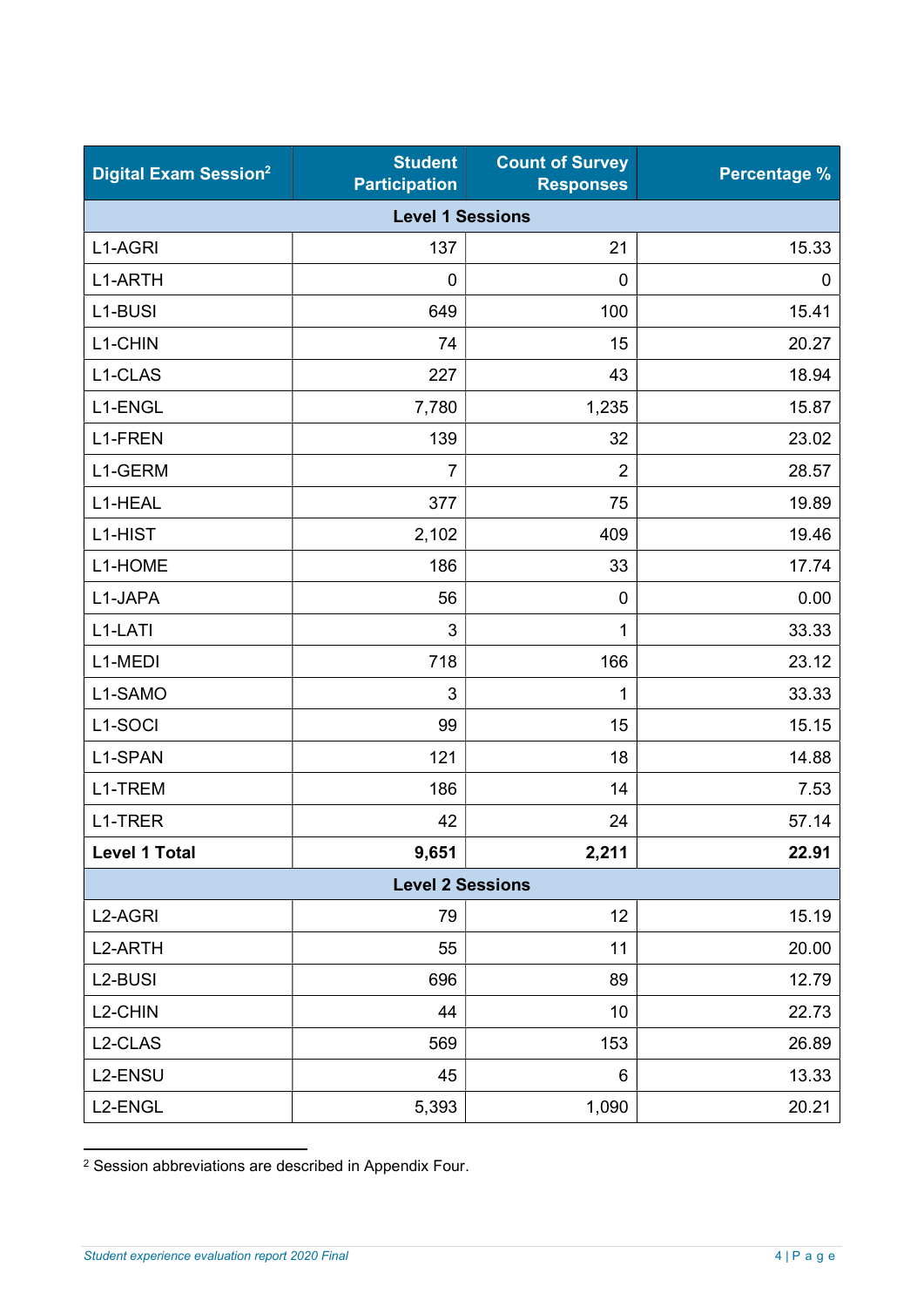| <b>Digital Exam Session<sup>2</sup></b> | <b>Student</b><br><b>Participation</b> | <b>Count of Survey</b><br><b>Responses</b> | <b>Percentage %</b> |
|-----------------------------------------|----------------------------------------|--------------------------------------------|---------------------|
| <b>L2-FREN</b>                          | 100                                    | 25                                         | 25.00               |
| L2-GERM                                 | 5                                      | $\mathbf 0$                                | 0.00                |
| L2-HEAL                                 | 474                                    | 48                                         | 10.13               |
| L2-HIST                                 | 1,622                                  | 280                                        | 17.26               |
| L2-HOME                                 | 159                                    | 18                                         | 11.32               |
| L2-JAPA                                 | 35                                     | 10                                         | 28.57               |
| L <sub>2</sub> -LATI                    | 1                                      | $\mathbf 0$                                | 0.00                |
| L <sub>2</sub> -MEDI                    | 851                                    | 151                                        | 17.74               |
| L2-SAMO                                 | 6                                      | $\mathbf 0$                                | 0.00                |
| L <sub>2</sub> -SOCI                    | 104                                    | 12                                         | 11.54               |
| L2-SPAN                                 | 49                                     | 17                                         | 34.69               |
| L2-TREM                                 | 101                                    | 23                                         | 22.77               |
| L <sub>2</sub> -TRER                    | 27                                     | $6\phantom{1}6$                            | 22.22               |
| <b>Level 2 Total</b>                    | 7,969                                  | 1,961                                      | 24.61               |
|                                         | <b>Level 3 Sessions</b>                |                                            |                     |
| L3-AGRI                                 | 26                                     | 1                                          | 3.85                |
| L3-ARTH                                 | 177                                    | 20                                         | 11.30               |
| L3-BUSI                                 | 598                                    | 131                                        | 21.91               |
| L3-CHIN                                 | 30                                     | 5                                          | 16.67               |
| L3-CLAS                                 | 543                                    | 83                                         | 15.29               |
| L3-ENGL                                 | 2,584                                  | 484                                        | 18.73               |
| L3-FREN                                 | 63                                     | 13                                         | 20.63               |
| L3-GERM                                 | 13                                     | 5                                          | 38.46               |
| L3-HEAL                                 | 361                                    | 57                                         | 15.79               |
| L3-HIST                                 | 1,179                                  | 294                                        | 24.94               |
| L3-HOME                                 | 103                                    | 29                                         | 28.16               |
| L3-JAPA                                 | 26                                     | $\overline{4}$                             | 15.38               |
| L3-MEDI                                 | 618                                    | 127                                        | 20.55               |
| L3-PSYC                                 | 67                                     | 15                                         | 22.39               |
| L3-SAMO                                 | $\overline{2}$                         | $\pmb{0}$                                  | 0.00                |
| L3-SOCI                                 | 128                                    | 22                                         | 17.19               |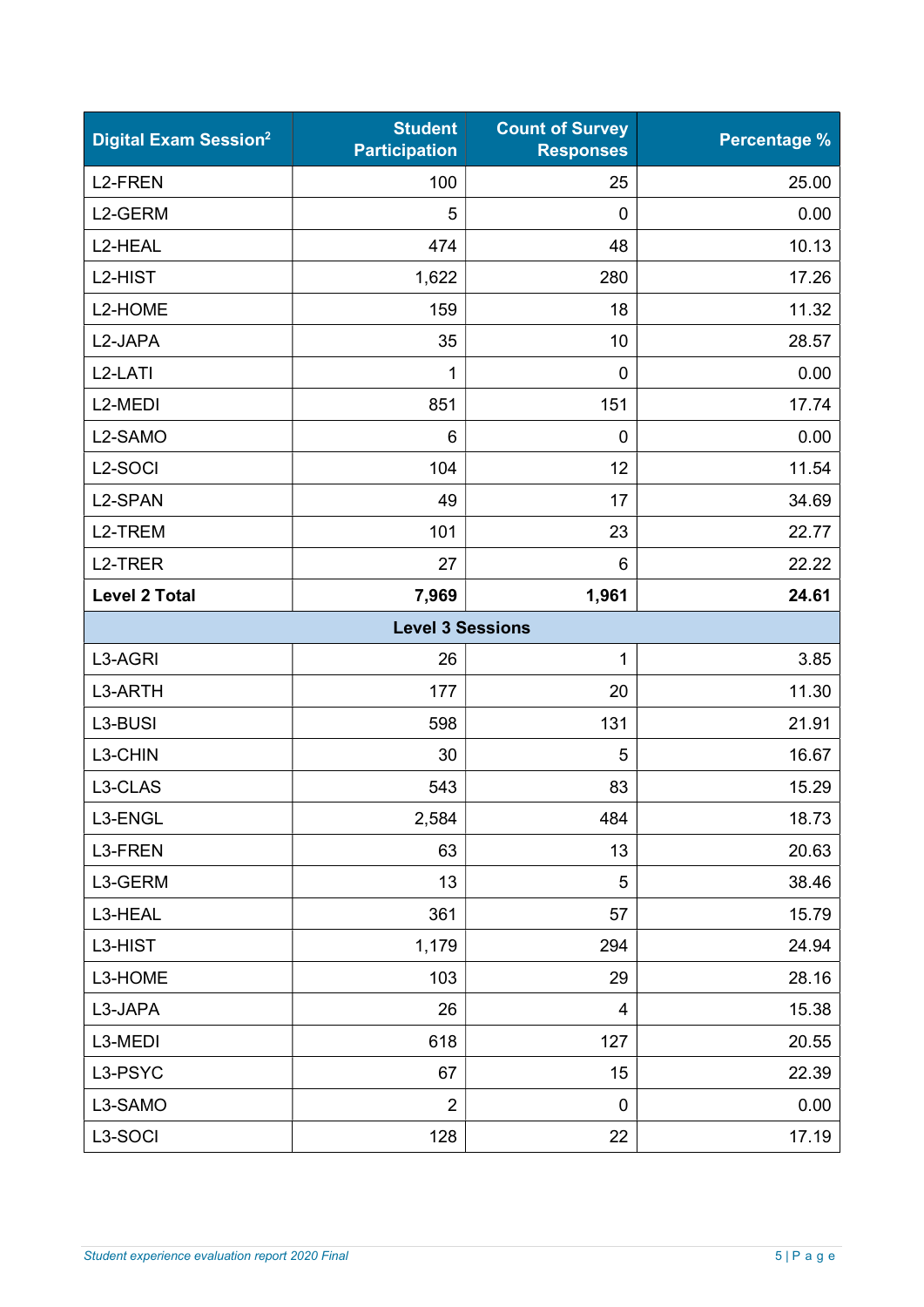| <b>Digital Exam Session<sup>2</sup></b> | <b>Student</b><br><b>Participation</b> | <b>Count of Survey</b><br><b>Responses</b> | <b>Percentage %</b> |
|-----------------------------------------|----------------------------------------|--------------------------------------------|---------------------|
| L3-SPAN                                 | 67                                     | 6                                          | 8.96                |
| L3-TREM                                 | 78                                     | 11                                         | 14.10               |
| L3-TRER                                 | 18                                     |                                            | 0.00                |
| <b>Level 3 Total</b>                    | 5,102                                  | 1,307                                      | 25.62               |
| <b>All Sessions</b>                     |                                        |                                            |                     |
| <b>Total</b>                            | 22,475                                 | 5,479                                      | 24.38               |

There are some significant differences in the way students responded to the survey when their responses are analysed by exam session, school decile, gender and ethnicity. The significant response differences between sessions are in device use in digital exams. The significant response differences between ethnicities are in device use on exam day, technology use in learning and participation in 2019 digital exams. The significant response difference between school deciles are in device use on exam day, technology use in learning, practice activities and participation in 2019 digital exams. The significant response differences between gender are in device use on exam day and technology use in learning. These are discussed further in the body of the report.

The survey was made available to students within the NZQA's online exam platform directly after they submitted their exam. The survey consisted of 11 questions, with one open-ended question – see Appendix One for a list of the survey questions. The survey was designed to take approximately five minutes to complete. Not all the respondents answered all the questions in the survey. See Appendix Two for summary tables of responses to the closed-ended questions.

Students were invited to participate in the survey after each digital exam, and some students completed the survey more than once. Every response is included in the analysis as students could have different experiences for each session.

As the survey respondents were self-selected and the response rate is under 30%, care must be taken when applying the findings to all the digital exam student participants.

# 1.2 Comparison with previous years

As described in the Introduction, above, 58 digital exams were offered in 2020 – 19 sessions at Level 1, 20 sessions at Level 2 and 19 sessions at Level 3 for the subjects Agricultural and Horticultural Science, Art History, Business Studies, Chinese, Classical Studies, Education for Sustainability, English, French, German, Health, History, Home Economics, Japanese, Latin, Media Studies, Psychology, Samoan, Social Studies, Spanish, Te Reo Māori and Te Reo Rangatira.

In 2020, 22,475 students participated<sup>3</sup> in at least one of the digital exams, from 276 schools and NZQA received 5,479 valid survey responses from 4,968 students attending 262 unique schools.

<sup>&</sup>lt;sup>3</sup> Student participation is defined as a student who has a digitally assessed result (Not Achieved, Achieved, Merit, or Excellence).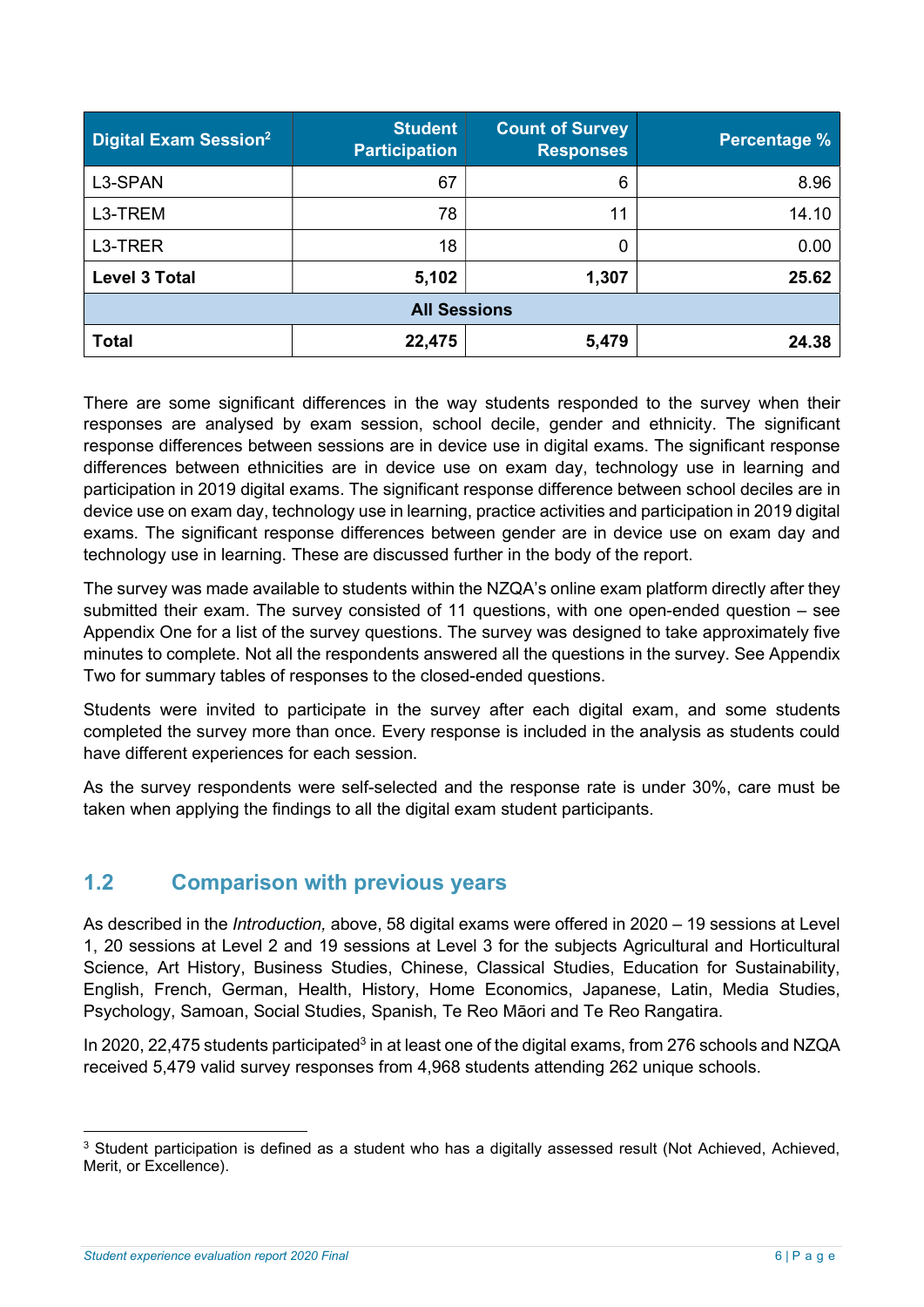In 2019, by comparison, 35 digital exams were offered (13 sessions at Level 1, 12 sessions at Level 2 and 10 sessions at Level 3) for the subjects Agricultural and Horticultural Science, Art History, Business Studies, Classical Studies, Education for Sustainability, English, Health, History, Home Economics, Latin, Media Studies, Social Studies, Te Reo Māori and Te Reo Rangatira.

In 2019 NZQA received 3,888 survey responses from 3,652 students attending 190 unique schools.

In 2018, nine digital exams were offered (Levels 1, 2 and 3 for the subjects English, Classical Studies and Media Studies) and NZQA received 1,468 survey responses from 1,422 students.

In 2017 six digital exams were offered (Levels 1 and 2 for the subjects English, Classical Studies and Media Studies) and NZQA received 1,068 survey responses from 1,047 students.

# 2. Survey findings

### 2.1 Overall satisfaction

Respondents were positive about completing a digital exam, with 97.07% (4,482 of 4,617) agreeing or strongly agreeing it was a positive experience. Similarly, in 2019, 96.75% of respondents reported the same sentiment.

There were no significant differences in overall satisfaction between different sessions or between ethnicities. See Appendix Four for a summary of responses, by exam session, to the question: "Overall, I found completing this exam digitally was a positive experience".

Respondents also indicated a strong preference for completing the exam digitally rather than on paper, with 93.26% (4,609 of 4,842) agreeing or strongly agreeing that digital was preferable to paperbased. Similarly, in 2019, 92.88% of respondents reported the same sentiment.

At the end of the survey the respondents were asked if they had any concluding comments on the exam in terms of their likes or dislikes. In response to this final question, respondents mentioned that typing and editing was easier and faster than handwriting, and that they enjoyed the digital experience.

Examples of these comments are below:

"I think doing essays online is much more [convenient] as well as efficient for work as it is faster to type and also you have the ability to remove mistakes "

"I really enjoyed the digital exam as I could quickly write what was in my head at the time and I *[didn't]* get a sore hand or wrist at all unlike every other one of my exams. Doing my exam digitally is way quicker and I was well and [truly] finished one paper before the 45 minute mark, I didn't even [need] 45 minutes, because it is so so so much quicker to type that write. I wish all my exams were done digitally. Overall, I am really happy with the digital exams and hopefully they do them again next year !!"

"No, I think it ran smoothly considering the amount of traffic all at once"

"It was nice to type, [I] think that made it quicker"

"none it was a good experience"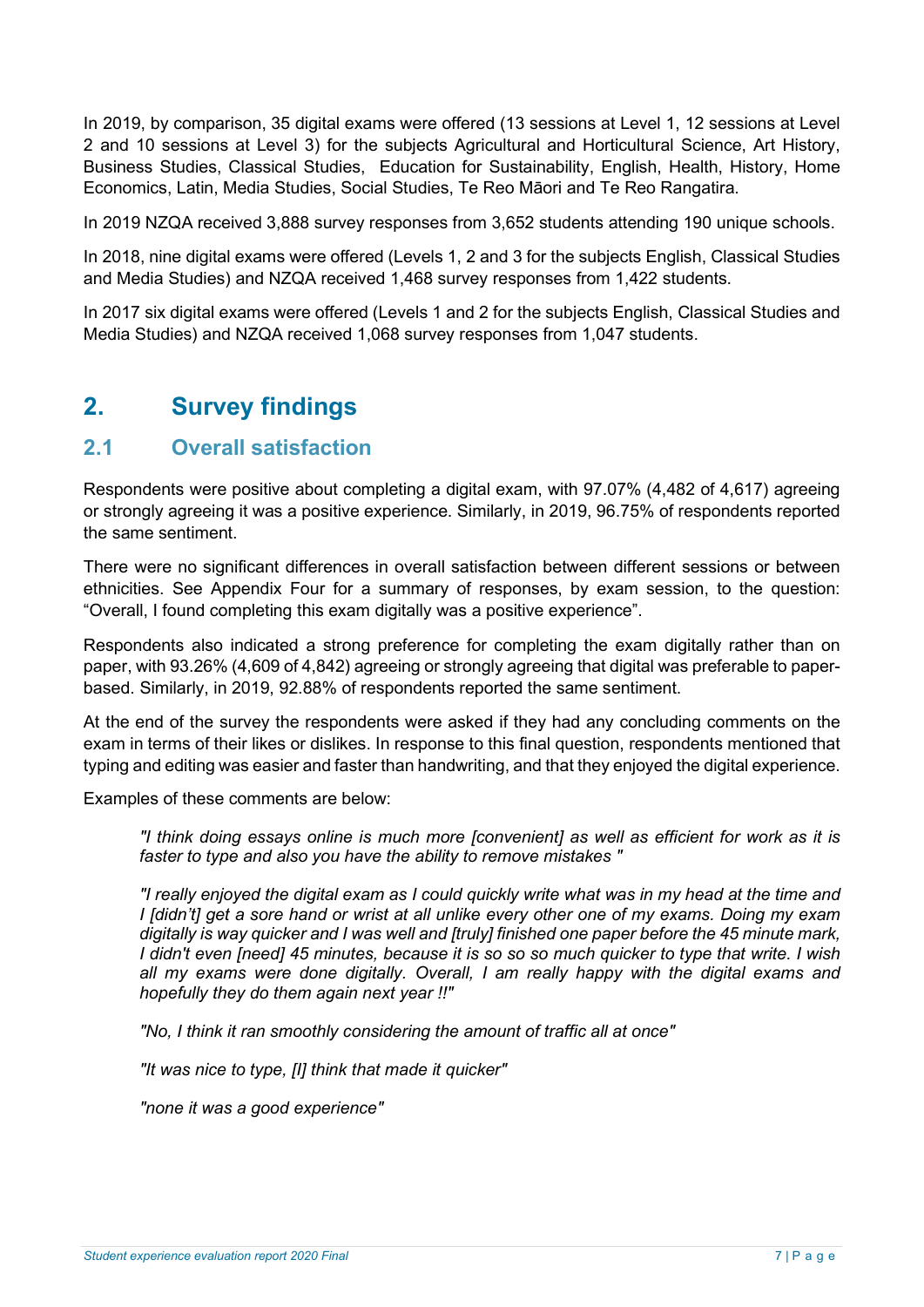In response to the final question, where respondents were asked if there was anything they disliked about the exam, some mentioned issues such as exam and navigation difficulty, the editing functions, the exam layout and device and network issues such as being locked out and having to log back in.

Examples of these comments are below:

"I found the editing system difficult. It was easy to navigate the site as a whole but it was hard to change what I had already written."

"Horrible layout and page design made for difficult to navigate questions. Often the answer section was so far above the question that you could not quickly glance at the question and continue with your work but had to stop what you were writing and physically scroll to the question again, [interrupting] thought processes and making it really hard to [consistently] think on a topic or question. The answer section layout made it look like you had written more than the word count displayed, making for false security when answering a question only to read back and realise there wasn't all that much written. Much prefer the prelim exam style on education perfect as was easy to navigate, this style was [unappealing] to the eye and made it difficult to focus on sections or parts of the exam."

"While writing my essay, it was [kind of] annoying because [every time] I went to go back to edit something it would end up deleting something I [didn't] want to delete. Other than that, it was a very positive experience and made it really easy to go back, change and edit my work."

"Spell check was a bit annoying as it would keep checking words I told to ignore"

"The [NZQA] website was very slow and [wouldn't] load at the beginning which meant I started late. I kept coming across 504 errors and 502 errors."

"Bad wifi, Confusing layout"

"For me I think that doing exams on paper is way better. I find doing it digitally has too many problems. At the start many students were facing issues with their network etc. My laptop locked me out which got in the way of my train of thought. I think doing it digitally is way harder. I prefer to do it on paper as it helps me with the flow of my thinking."

# 2.2 The digital exam experience

#### Preparation

NZQA made practice activities available to students who were participating in the digital exams. The purpose of the practice activities was to provide students with the opportunity to experience the look and feel of a digital exam, including the login and submission process that students would experience, and the different tools that are part of the digital exams.

60.67% (3,050 of 5,027) agreed or strongly agreed that they found the practice activities useful in their preparation for their digital exam. Similarly, in 2019, 58.57%, of respondents reported they found the practice activities useful.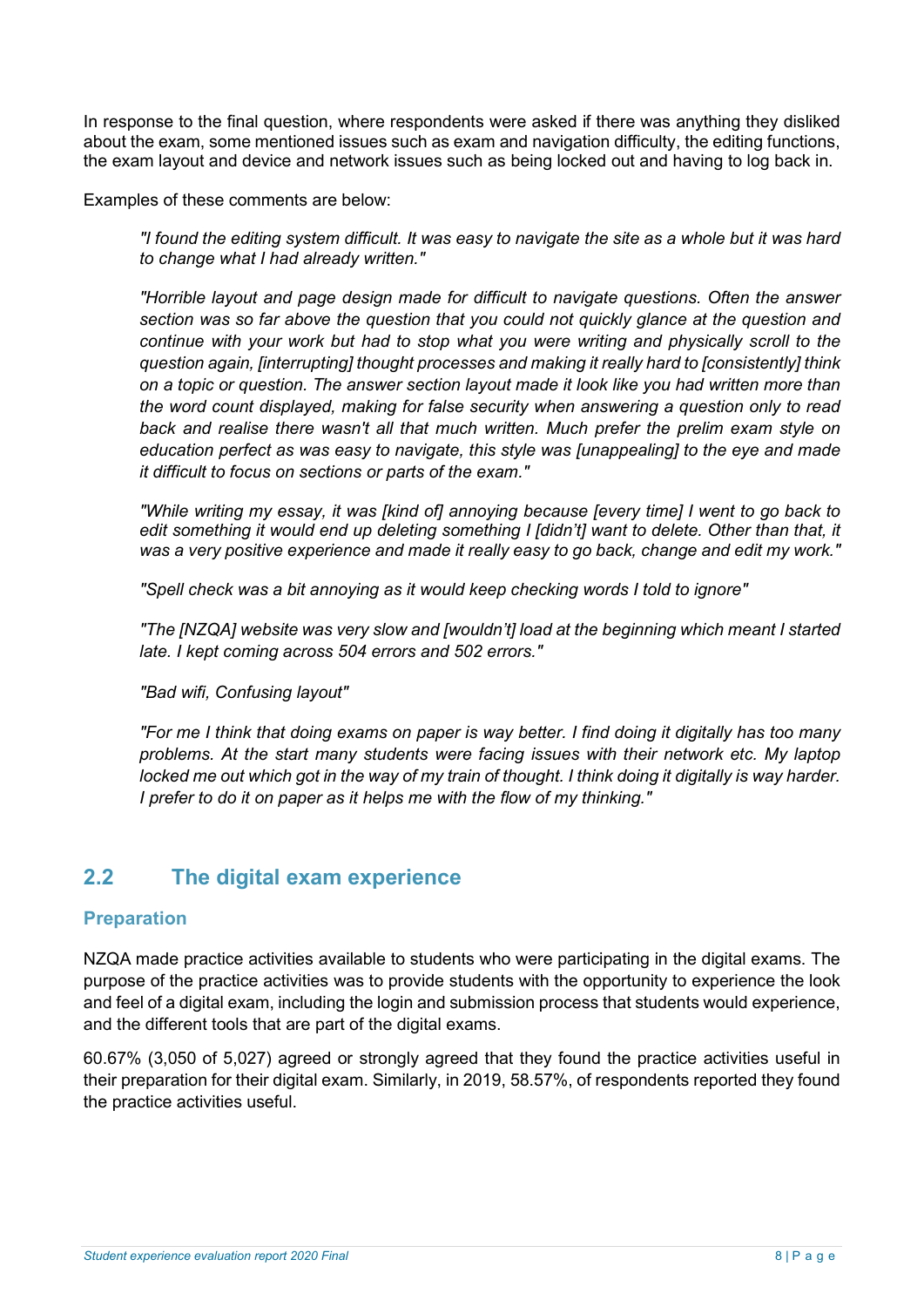13.65% (686 of 5,027) of respondents said that they did not know the practice activities existed. This was a large percentage change from 2019, when 24.15% of respondents did not know the practice activities existed.

22.56% (1,134 of 5,027) of respondents said that they knew about the practice activities but did not do them. In 2019, 13.99% of respondents gave that response.

There was a significant difference by decile in terms of responses to do with the practice activities. From low decile schools there was a higher number of respondents than statistically expected $4$  who agreed or strongly agreed they found the practice activities useful in their preparation for their digital exam and a lower number of respondents than statistically expected who did not know about the practice activities. High decile schools had a higher number of respondents than statistically expected who did not know about the practice activities.

#### On the day

60.52% (3,021 of 4,992) of respondents reported using their own device to complete their digital exam, and 39.48% (1,971 of 4,992) of respondents reported using a school-provided device. These percentages are similar to respondents' device usage in 2019, (59.48% own device and 40.52% school provided).

There was a significant difference in response between ethnicities, genders, decile and sessions in terms of access to technology within the exam. 41.14% (130 of 316) of Pacific students and 61.83 % (2,891 of 4,676) of non-Pacific students reported that they used their own device in the digital exam. Similarly, 40.94% (280 of 684) of Māori students and 63.63% (2,741 of 4,308) of non-Māori students reported using their own device in the digital exam. 64.34% (1,819 of 2,827) of female respondents and 55.52% (1,202 of 2,165) of male respondents reported that they used their own device.

There was a significant difference by school decile in terms of access to technology within the exam. High decile schools (deciles 8-10) had a lower number of respondents than statistically expected using school provided devices, while low decile schools (deciles 1-4) had a higher number of respondents than statistically expected using school provided devices.

80.65% (4,069 of 5,045) of respondents reported experiencing no network or device problems when accessing or completing the digital exam. This is lower than in 2019 when 89.52% (3,264 of 3,646) reported having no network or device problems in the digital exam.

Of the respondents who reported experiencing any connection or device problems in the digital exam, 14.13% (713 of 5,045) reported experiencing network problems and 5.21% (263 of 5,045) reported that they experienced device problems.

94.25% (4,766 of 4,927) of the survey respondents found it very easy or easy to find their way through the digital exam. Similarly, in 2019, 94.25% of respondents found the same.

<sup>&</sup>lt;sup>4</sup> The statistical expected value is based on the number of responses in the decile group, the number that chose that answer and the total number of responses. This gives us an idea of what the overall distribution of the responses should look like if the decile groups were independent.

<sup>((</sup>Total responses to the question in decile group) \* (Total responses with that answer)) / (total question responses)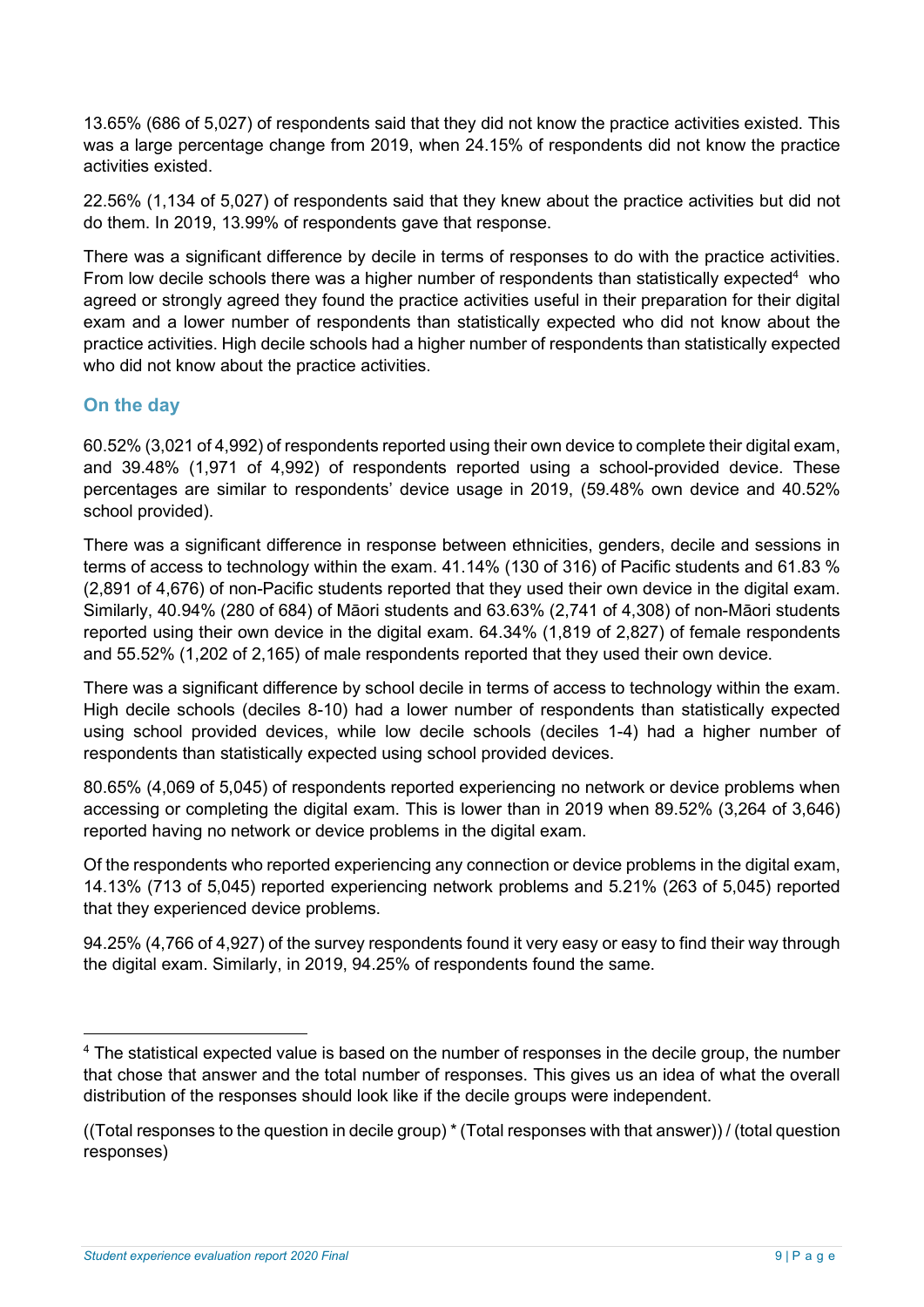97.27% (4,809 of 4,944) of the respondents found entering their response to the digital exam very easy or easy. This is higher than in 2019, when 93.65% of respondents found the same.

### 2.3 Digital technology at home and at school

Student survey respondents reported that, to support their learning, digital technology was very often or quite often used in class (92.57%; 4,685 of 5,061), for homework (89.80%; 4,438 of 4,942) and for internal assessments (79.49%; 4,260 of 5,359). Very few respondents reported never using digital technology to support their learning in class (0.47%; 24 of 5,061), for homework (2.02%; 100 of 4,942) and in internal assessment (9.68%; 519 of 5,359).

The 2020 findings show that proportionately more respondents are using digital technology to support their learning in class and for homework the survey respondents in 2019. However, the proportion of respondents using digital technology for internal assessment is lower when compared to 2019 survey responses

There were significant differences between Māori and non-Māori respondents' reported use of technology in their learning. 13.92% (93 of 668) of Māori students indicated that they never or sometimes use technology for homework whereas 9.62% (411 of 4,274) of non-Māori reported that level of usage. 25.82% (188 of 728) of Māori students indicated that they never or sometimes use technology for internal assessment whereas 19.67% (911 of 4,631) of non-Māori reported that level of usage.

31.30% of female respondents reported never or sometimes using technology in class whereas 36.87% (813 of 2205) of males reported the same level of usage. Similarly, in internal assessment, 18.81% (574 of 3051) females indicated that they never or sometimes use technology whereas 22.75% (525 of 2,308) of males reported the same level of usage.

9.53% (57 of 598) of respondents in decile band 1-3, 8.98% (167 of 1,860) of respondents in decile band 4-7 and 5.86% (152 of 2,596) of respondents in decile band 8-10 indicated that they never or sometimes use technology in class.

20.56% (118 of 574) of respondents in decile band 1-3, 12.47% (228 of 1,828) of respondents in decile band 4-7 and 6.23% (158 of 2,535) of respondents in decile band 8-10 indicated that they never or sometimes use technology for homework.

26.01% (168 of 646) of respondents in decile band 1-3, 22.31% (444 of 1,990) of respondents in decile band 4-7 and 17.93% (487 of 2,716) of respondents in decile band 8-10 indicated that they never or sometimes use technology for internal assessment.

# 2.4 Comparison of 2019 and 2020 student experience

In the 2020 survey, 33.54% (1,656 of 4,938) of respondents indicated they completed a digital exam in 2019. The 2019 survey did not ask students whether they had completed a digital exam the previous year.

As reported in the Introduction, above, 35.57% (7,995 of 22,475) of students who participated in at least one digital exam in 2020 had participated in at least one of the digital exams in 2019.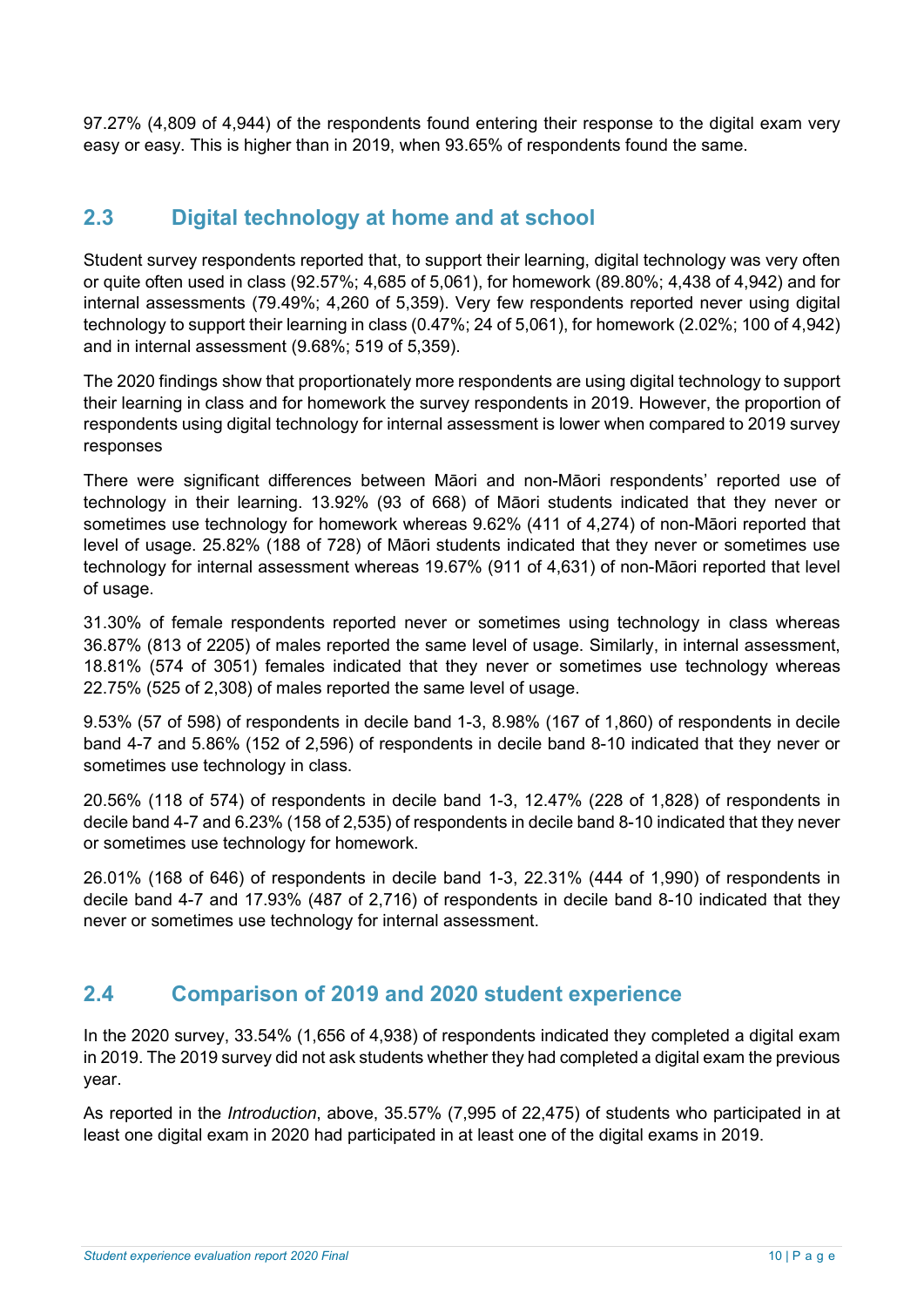By comparison, 24.25% (3,479 of 14,343) of students who participated in at least one digital exam in 2019 had participated in at least one digital exam in 2018.

1,596 of the 22,475 (7.10%) students who participated in at least one digital exam in 2020 participated in at least one of the digital exams in both 2019 and 2018.

Of those who indicated (in the 2020 student survey) that they completed the 2019 exam, 82.00% (1,345 of 1,640) agreed or strongly agreed that the 2020 experience was better than the 2019 experience.

554 invalid responses were removed from the analysis as they indicated they did not participate in a 2019 exam, yet answered the question comparing the experiences.

# 2.5 Suggestions for improvement/feedback

At the end of the survey, respondents were asked whether they had any other feedback, including any features or functions that they thought future digital exams should include.

The common suggestions from respondents including having the ability to adjust the text box sizes, adding an exam timer, simpler login process, better instructions and improving editing functions, layout, scrolling in the exam, software, and interface.

Some of the comments with suggestions are included below.

"Really need word count function."

"Improve the autocorrect as it is not very [helpful] at times."

"It would be nice to have a couple [of] different fonts, even if they are automatically changed back when you submit your work, just because I know [I] work better with different fonts."

"it was good, only thing again same as last year is that the software for the exam doesn't take up the whole page.

"It was hard to log in [originally], then I found it slow to type characters sometime. The spell check feature was not very good, not [remembering] what words I had told it to ignore. The window didn't fill the screen even while [full screened]."

"I would like there to be more highlighter colours in the notes section"

"It would be nice to have font selection and inclusion of text search"

"I [believe] the user should have the ability to resize the boxes, or hide the [resource] as it took up a lot of the workspace, furthermore I would have for the boxes to take up more of the white space, as it was being wasted on my screen size."

"Better improvements to design and layout"

"Improved software and interface."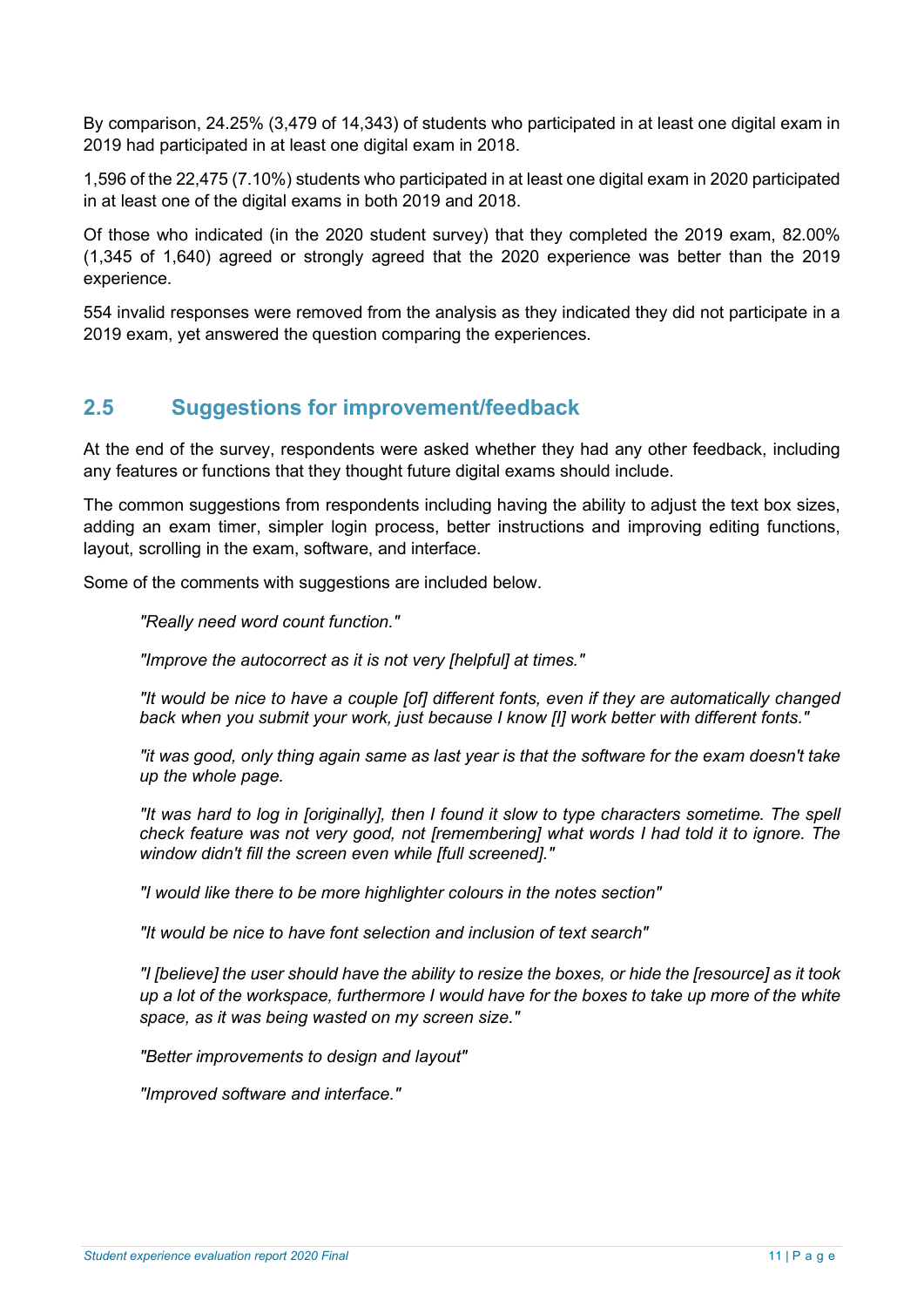# 3. Technical support for schools

In 2020, NZQA again worked with N4L to assist schools participating in NCEA Online to become 'digital-ready', to help reduce risks associated with problems in the system and to support NZQA with problem identification and resolution during the exam period. As schools prepared for their digital exam sessions, our work with N4L included encouraging the implementation of VLANs<sup>5</sup> (virtual local area networks). Support for schools included enabling them to 'whitelist' (i.e. specify), allowable exam URLs for the duration of the 2020 exam period.

Of the 322 schools approached in 2020 to take up the offer of a pre-exam internet 'health check' by N4L, 208 (compared to 136 schools in 2019) took up the offer. 83 of those schools had had a similar assurance check done in 2019. In 2020 the criteria for these assurance checks were more comprehensive and had a focus on security. Based on the results of the checks, N4L suggested improvements each school could choose to make ahead of NCEA Online 2020. The suggestions were designed to help improve the school's network environment and reduce possible risks that could arise during the exam period.

N4L also monitored the digital exams in real time, making calls to support 27 schools during the exam period.

# 4. Issues experienced and managed

The English Level 2 exam experienced a delayed start when a capacity issue on the NZQA website affected learner log-in to the exam. The actual outage lasted less than 10 minutes and did not affect the 2,800 students who were already logged in before 9.30am. Of the remaining students who entered the digital exam 2,100 logged in by 9.45am, 200 logged in by 10.00am and 100 logged in by 10.30am.

Of the students entered for the English Level 2 digital exam, 67.8% completed it digitally. This compares with 64% for all digital exams, and 72.1% for the English Level 1 digital exam.

A domain name system (DNS) issue was reported during exams at four schools, resulting in some students having to switch to paper. Students trying to access the NZQA site by typing 'nzqa.govt.nz' (without the www prefix) were unable to access the website. N4L tested and resolved this issue at the time by advising schools to type in the full URL i.e. www.nzqa.govt.nz

Student survey data shows the following about other issues experienced:

- Almost 81% of respondents say they had no problems with the digital examination.
- 14.1% of respondents say they encountered school network problems, and another 5.2% say they encountered problems with the device they were using.

<sup>&</sup>lt;sup>5</sup> Use of VLANs for exams improves security and assures performance so students have an improved experience. A VLAN keeps users' devices separate internally, meaning that they can only access allowable networks.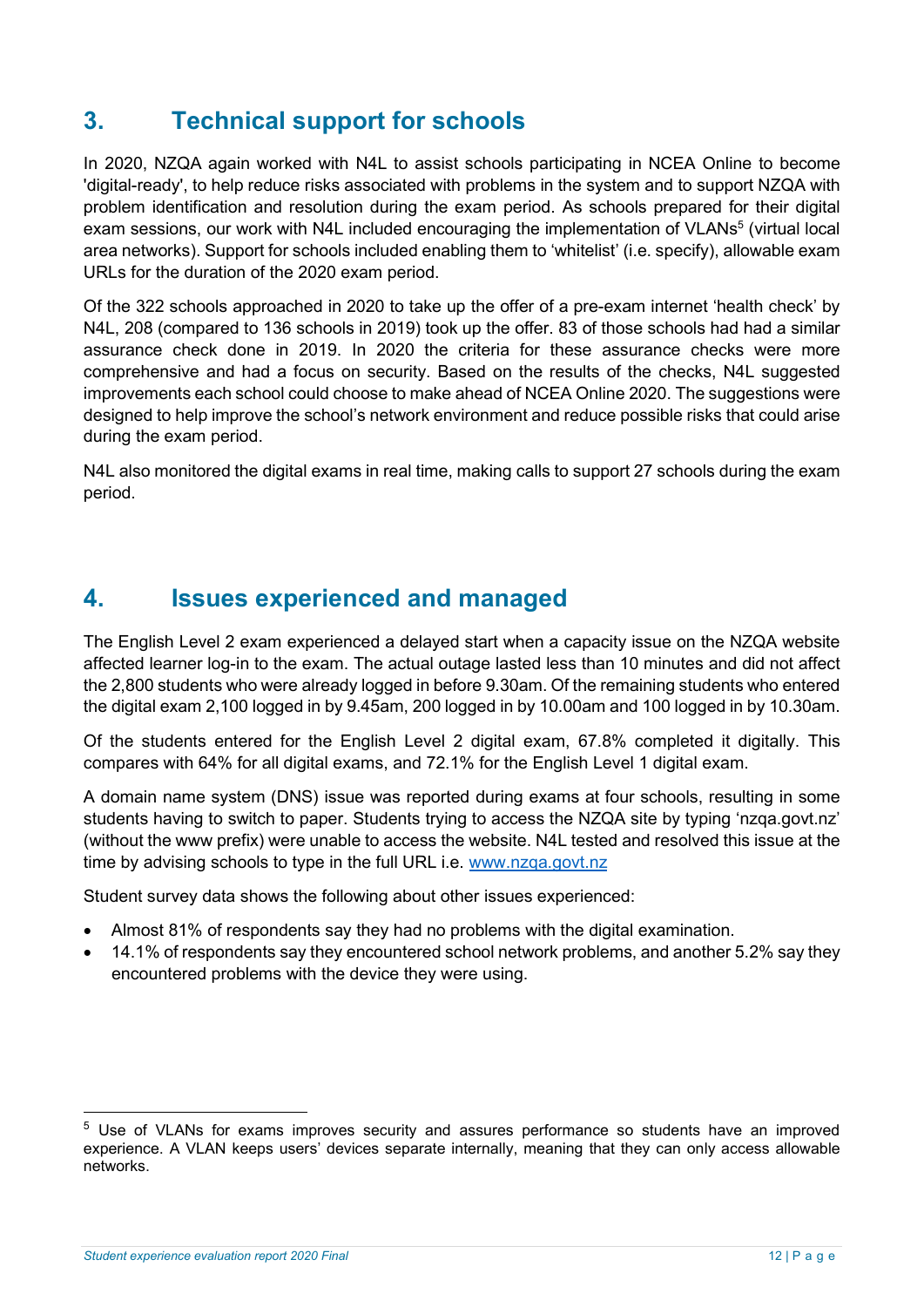# 5. Concluding remarks

Overall the survey respondents indicated that they found the digital exam a strongly positive experience. A slightly higher proportion of responses indicated that they found it easier to navigate and enter their responses in the digital exam, when compared to 2019 survey responses.

The survey findings show significant differences by ethnicity in terms of the type of device used on the day and students' use of technology in their learning. These findings are consistent with those of the 2019 survey. It is also noteworthy that the 2020 student survey responses indicate that technology is being more commonly used in class and for homework and less commonly in internal assessment than in 2019.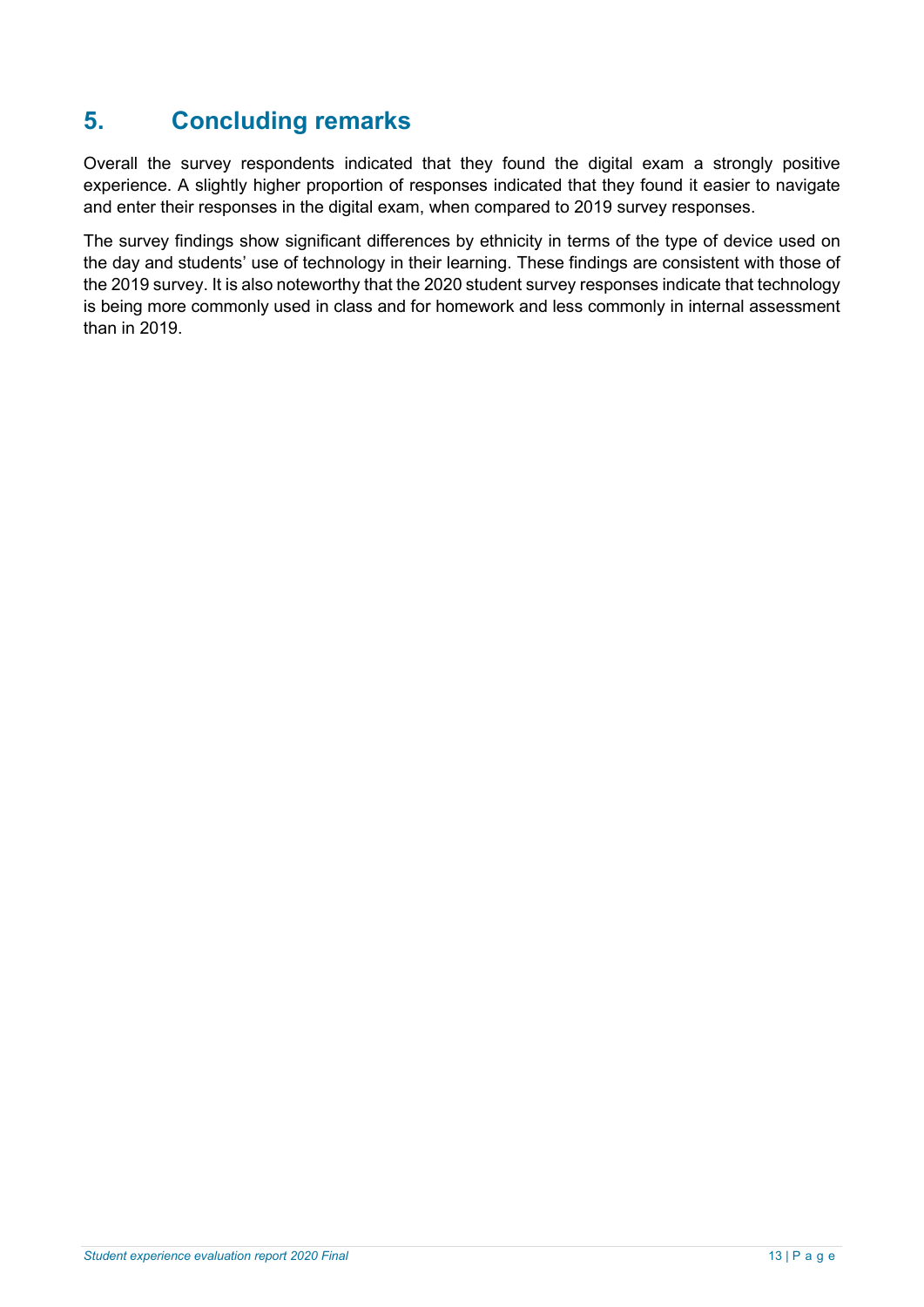# Appendix One: Survey Questions

1. What device did you use to complete this digital exam?

School provided Your own device

2. How often is digital technology used in your learning?

| In class<br>Very often                 | Quite often | Sometimes | Never        |
|----------------------------------------|-------------|-----------|--------------|
| For homework<br>Very often             | Quite often | Sometimes | <b>Never</b> |
| For internal assessments<br>Very often | Quite often | Sometimes | Never        |

3. Did you experience any network or device problems while accessing or completing this digital exam?

No problems Metwork problems Problems with my device

4. I found the practice activities useful in my preparation for my digital exam.

|    | Strongly agree                                                     | Agree                         | Disagree        | Strongly disagree |                   |
|----|--------------------------------------------------------------------|-------------------------------|-----------------|-------------------|-------------------|
|    | I knew about the<br>practice activities,<br>but didn't do them     | I didn't know<br>they existed |                 |                   |                   |
| 5. | It was easy to find my way around the digital exam.                |                               |                 |                   |                   |
|    | Strongly agree                                                     | Agree                         | <b>Disagree</b> |                   | Strongly disagree |
|    | 6. It was easy to enter my responses to the digital exam.          |                               |                 |                   |                   |
|    | Strongly agree                                                     | Agree                         | <b>Disagree</b> |                   | Strongly disagree |
|    | 7. I preferred completing the exam digitally rather than on paper. |                               |                 |                   |                   |
|    | Strongly agree                                                     | Agree                         | Disagree        | Strongly disagree |                   |
|    | 8. I did a digital exam in 2019.<br>Yes<br>No                      |                               |                 |                   |                   |
|    | If you answered No to Q8 please go to Q10.                         |                               |                 |                   |                   |

If you answered Yes to Q8 please answer Q9.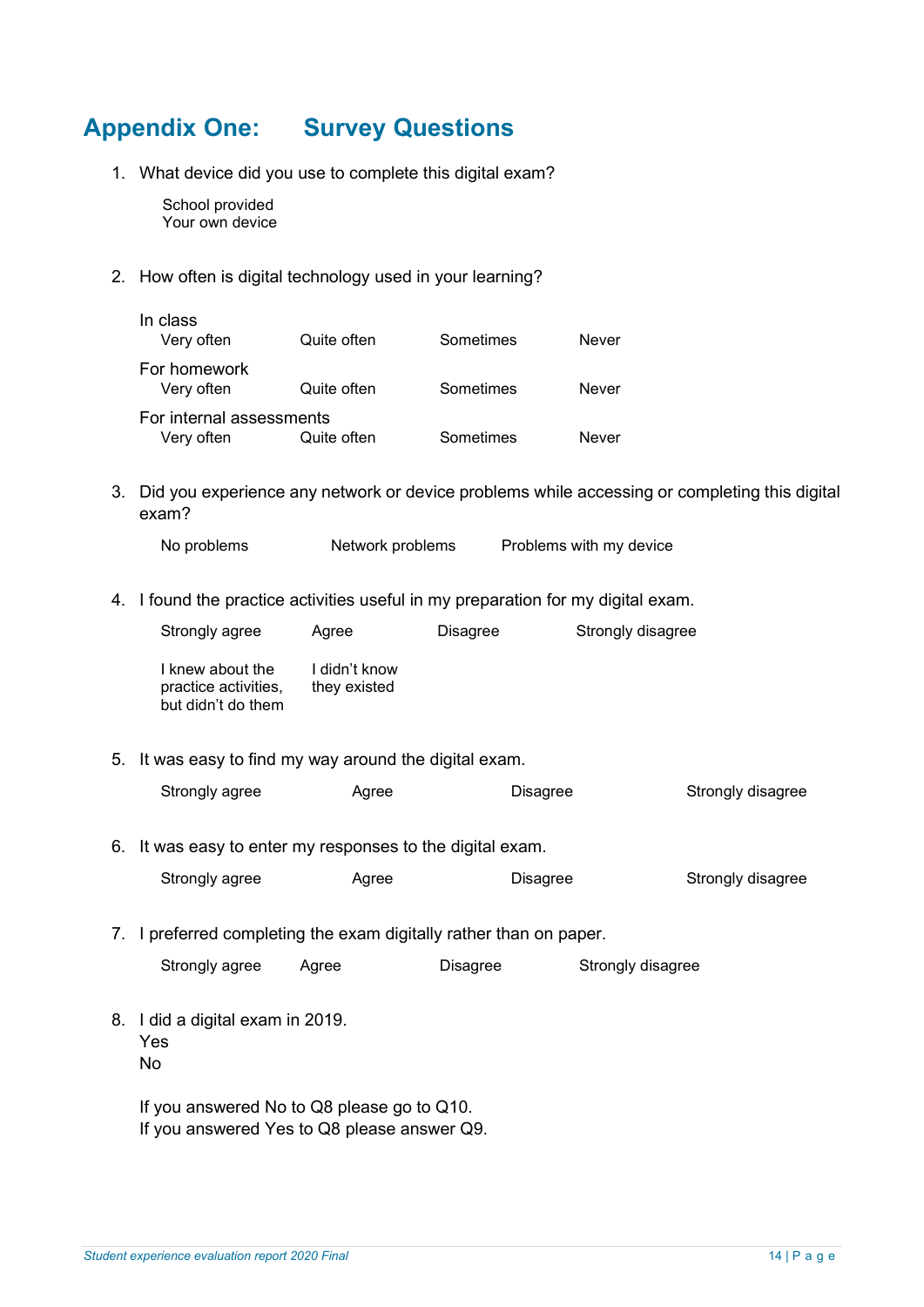9. My digital exam experience this year was better than last year.

Strongly agree Agree Disagree Strongly disagree

10. Overall, I found doing this exam digitally was a positive experience.

Strongly agree Agree Disagree Strongly disagree

11. Do you have any other feedback such as likes, dislikes, and/or anything you think should be included in the future?

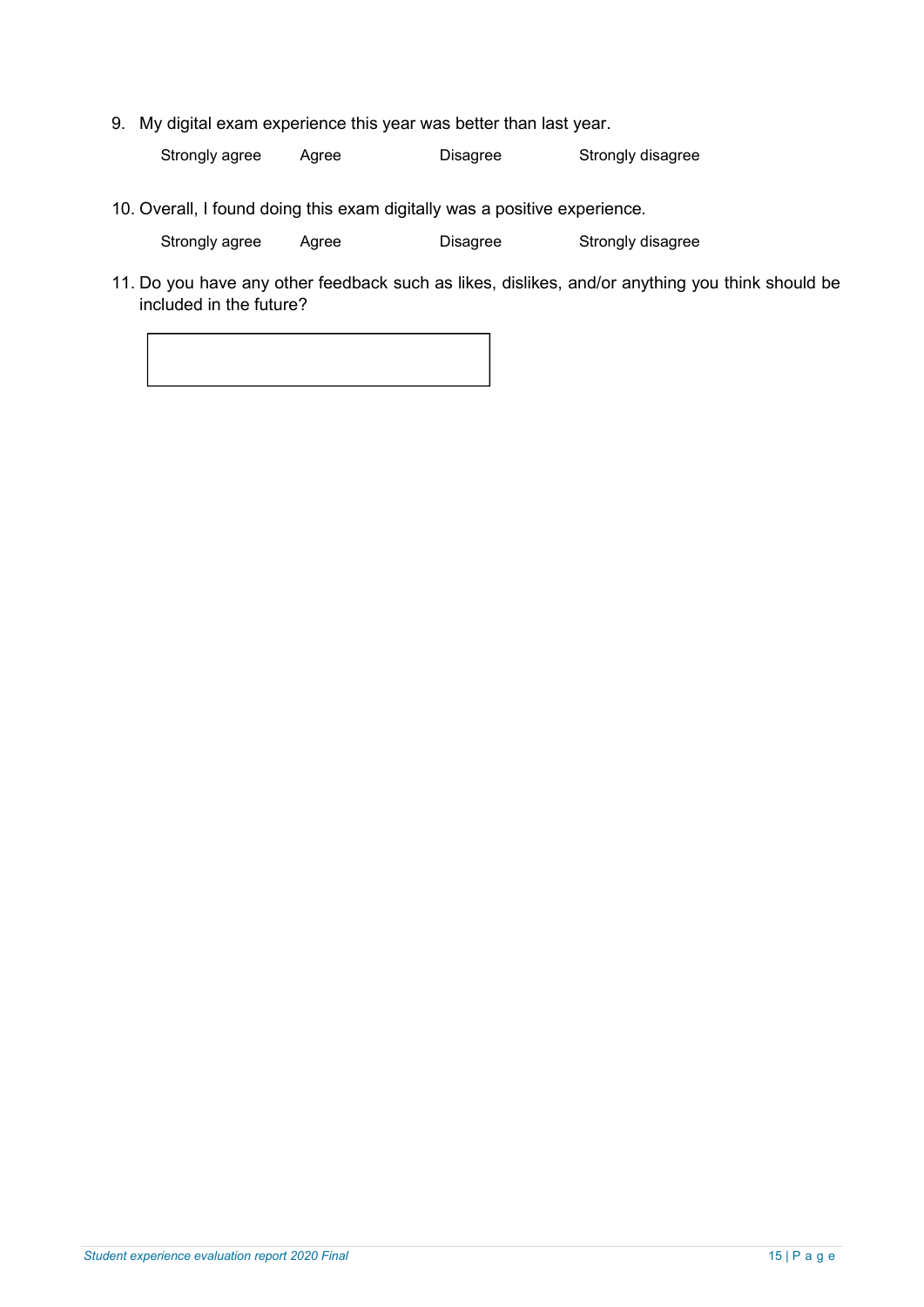# Appendix Two: Summarised Responses to Closed-Ended **Questions**

#### Question 1. What device did you use to complete this digital exam?

| <b>Type of Device</b>  | Count | Percentage (%) |
|------------------------|-------|----------------|
| <b>School Provided</b> | 1,971 | 39.48          |
| My own device          | 3,021 | 60.52          |
| <b>Total</b>           | 4,992 |                |

# Q2. How often is digital technology used in your learning

|              | In Class     |                             | <b>In Homework</b> |                          | <b>Internal Assessments</b> |                          |
|--------------|--------------|-----------------------------|--------------------|--------------------------|-----------------------------|--------------------------|
|              | <b>Count</b> | <b>Percentage</b><br>$(\%)$ | <b>Count</b>       | <b>Percentage</b><br>(%) | <b>Count</b>                | <b>Percentage</b><br>(%) |
| Very Often   | 3,330        | 65.80                       | 3,422              | 69.24                    | 3,194                       | 59.60                    |
| Quite Often  | 1,355        | 26.77                       | 1,016              | 20.56                    | 1,066                       | 19.89                    |
| Sometimes    | 352          | 6.96                        | 404                | 8.17                     | 580                         | 10.82                    |
| Never        | 24           | 0.47                        | 100                | 2.02                     | 519                         | 9.68                     |
| <b>Total</b> | 5,061        |                             | 4,942              |                          | 5,359                       |                          |

Question 3. Did you experience any network or device problems while accessing or completing this digital exam?

| <b>Device</b>           | <b>Count</b> | Percentage (%) |
|-------------------------|--------------|----------------|
| No problems             | 4,069        | 80.65          |
| Network problems        | 713          | 14.13          |
| Problems with my device | 263          | 5.21           |
| <b>Total</b>            | 5,045        |                |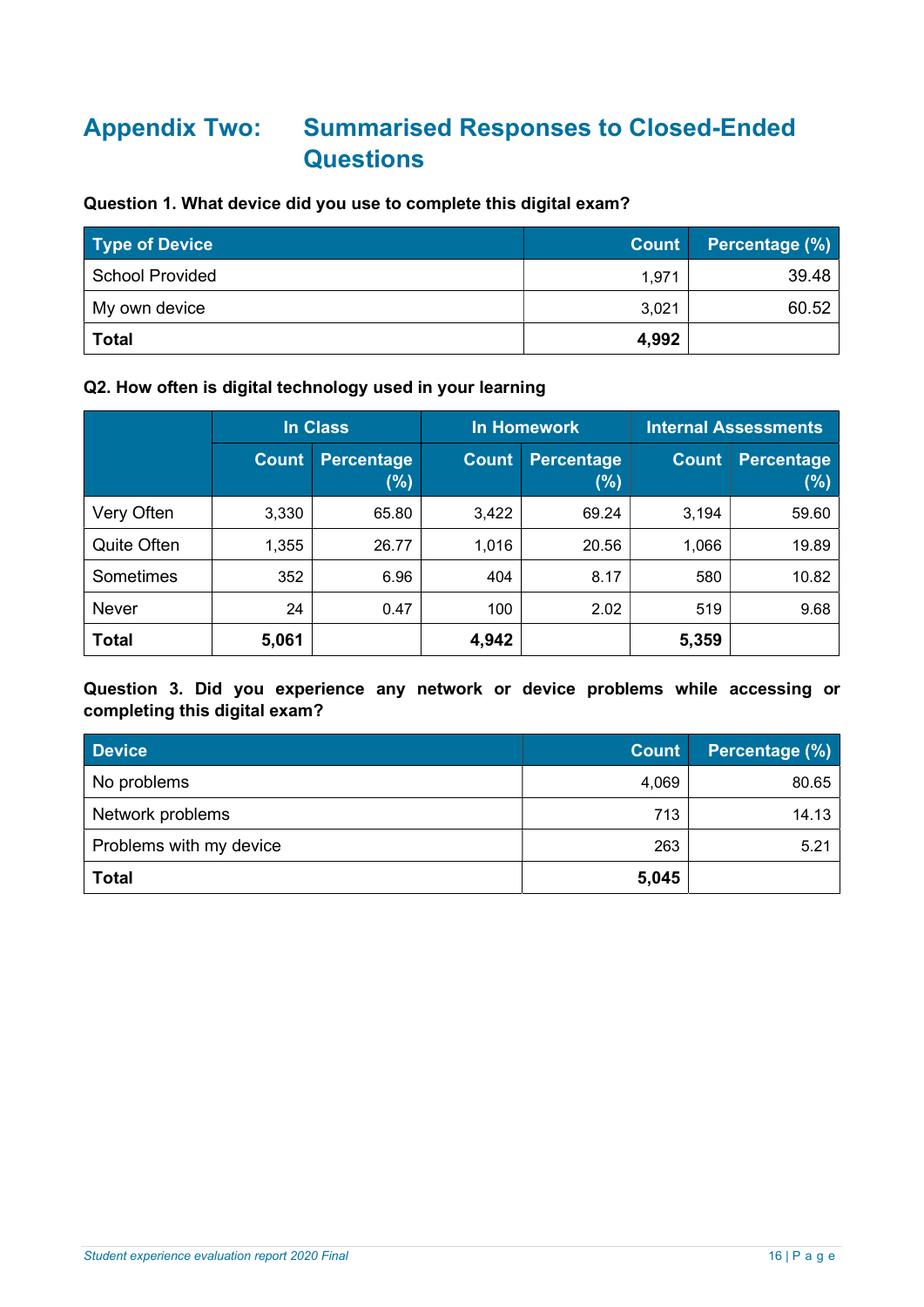### Question 4. I found the practice activities useful in my preparation for my digital exam.

|                                                          | <b>Count</b> | Percentage (%) |
|----------------------------------------------------------|--------------|----------------|
| Strongly agree                                           | 797          | 15.85          |
| Agree                                                    | 2,253        | 44.82          |
| <b>Disagree</b>                                          | 111          | 2.21           |
| Strongly disagree                                        | 46           | 0.92           |
| I knew about the practice activities, but didn't do them | 1,134        | 22.56          |
| I didn't know that practice activities existed           | 686          | 13.65          |
| <b>Total</b>                                             | 5,027        |                |

#### Question 5. It was easy to find my way around the digital exam.

|              | <b>Count</b> | Percentage (%) |
|--------------|--------------|----------------|
| Very easy    | 2,211        | 39.32          |
| Easy         | 2,555        | 54.93          |
| Hard         | 142          | 5.34           |
| Very hard    | 19           | 0.41           |
| <b>Total</b> | 4,927        |                |

#### Question 6. It was easy to enter my responses to the digital exam.

|                  | <b>Count</b> | <b>Percentage (%)</b> |
|------------------|--------------|-----------------------|
| Very easy        | 2,597        | 52.53                 |
| Easy             | 2,212        | 44.74                 |
| <b>Difficult</b> | 118          | 2.39                  |
| Very difficult   | 17           | 0.34                  |
| <b>Total</b>     | 4,944        |                       |

#### Question 7. I preferred completing the exam digitally rather than on paper.

|                          | <b>Count</b> | Percentage (%) |
|--------------------------|--------------|----------------|
| <b>Strongly Agree</b>    | 2,849        | 57.65          |
| Agree                    | 1,760        | 35.61          |
| <b>Disagree</b>          | 290          | 5.87           |
| <b>Strongly Disagree</b> | 43           | 0.87           |
| <b>Total</b>             | 4,942        |                |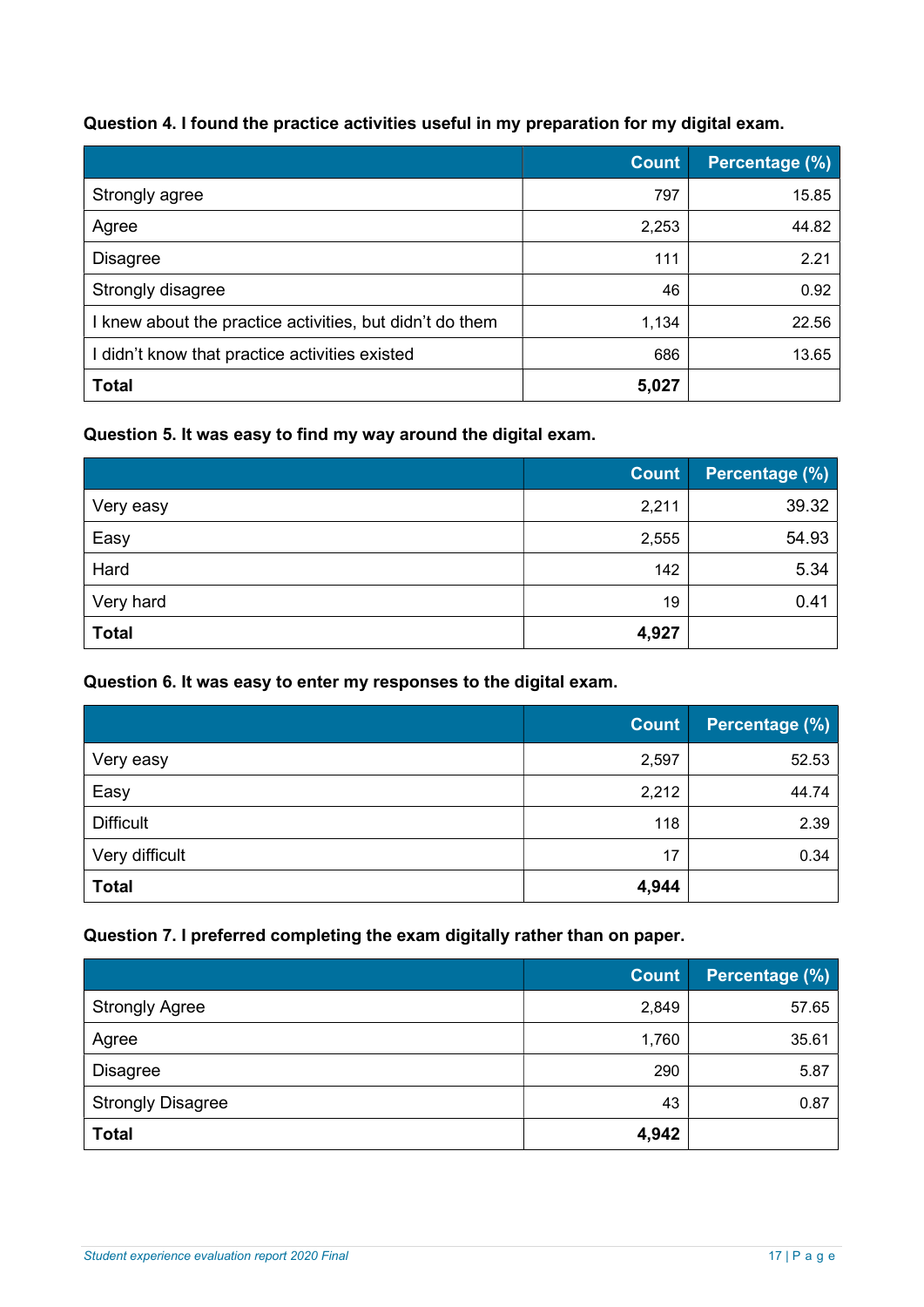### Question 8. I did a digital exam in 2019.

|              | <b>Count</b> | Percentage (%) |
|--------------|--------------|----------------|
| Yes          | 1,656        | 33.54          |
| No           | 3,282        | 66.46          |
| <b>Total</b> | 4,938        |                |

#### Question 9. My digital exam experience this year was better than last year.

|                          | <b>Count</b> | Percentage (%) |
|--------------------------|--------------|----------------|
| <b>Strongly Agree</b>    | 402          | 24.51          |
| Agree                    | 943          | 57.50          |
| <b>Disagree</b>          | 267          | 16.28          |
| <b>Strongly Disagree</b> | 28           | 1.71           |
| <b>Total</b>             | 1,640        |                |

### Question 10. Overall, I found doing this exam digitally was a positive experience.

|                          | <b>Count</b> | Percentage (%) |
|--------------------------|--------------|----------------|
| <b>Strongly Agree</b>    | 2,002        | 43.36          |
| Agree                    | 2,480        | 53.71          |
| <b>Disagree</b>          | 112          | 2.43           |
| <b>Strongly Disagree</b> | 23           | 0.50           |
| <b>Total</b>             | 4,617        |                |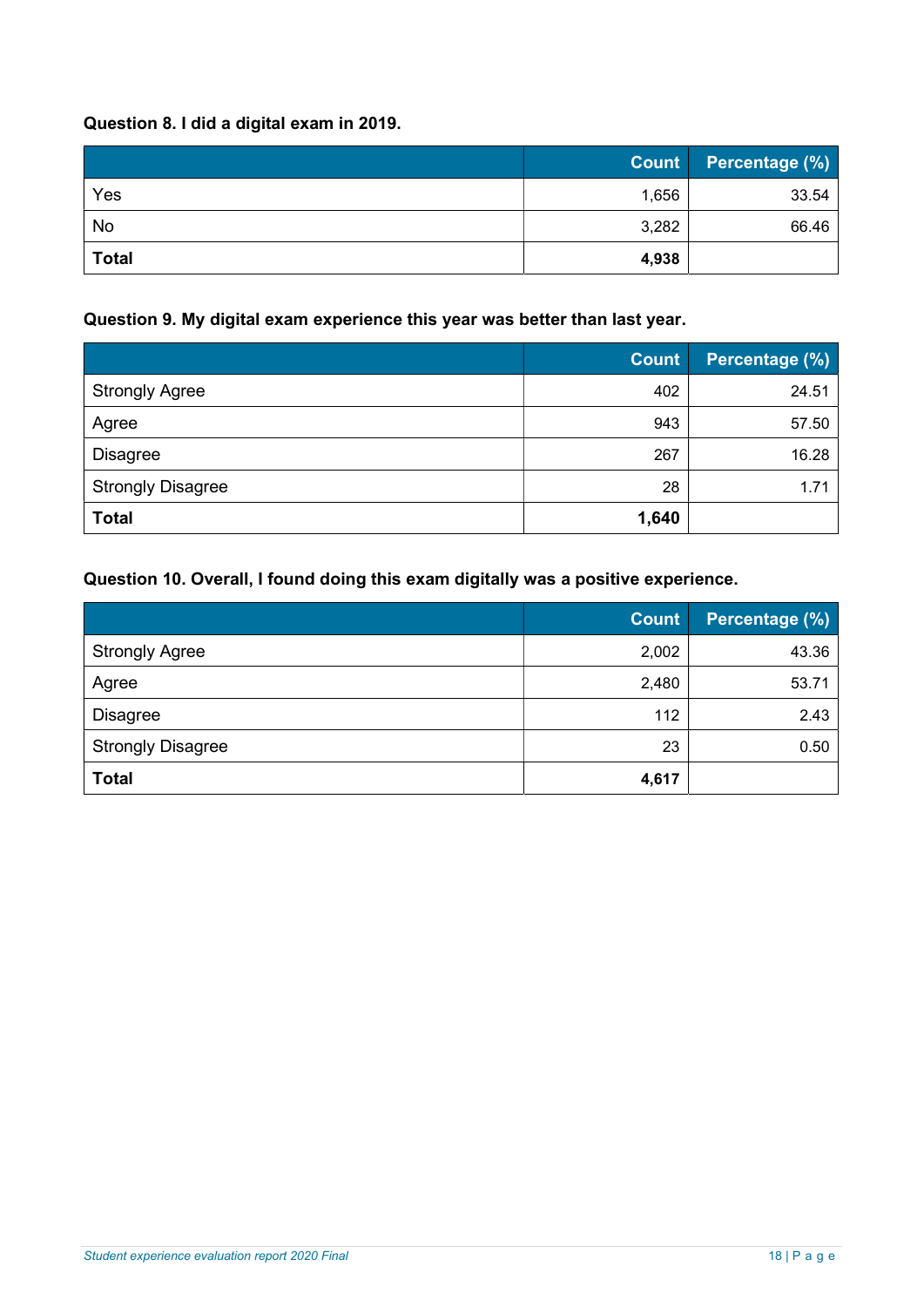# Appendix Three: Survey Responses to Open-Ended **Questions**

#### Response rate in open-ended questions

| <b>Question</b> |                                                                                                                           | Number of<br><b>responses</b> | Percentage (%)<br>of response |
|-----------------|---------------------------------------------------------------------------------------------------------------------------|-------------------------------|-------------------------------|
|                 | Do you have any other feedback such as likes,<br>dislikes, and/or anything you think should be<br>included in the future? | 1,328                         | 24 24                         |

#### Likes

- Faster to type
- Editing functions
- Less fatigue
- Layout / format Better than 2019

#### Dislikes

- Layout was confusing
- Difficult to navigate
- Deletion of text
- Completion error
- Small textbox
- Editing functions
- 403 errors
- Network and computer issues
- Scrolling
- Split screen
- Login errors
- No macrons available
- Not able to go full screen
- Wouldn't let you add text into the middles of a paragraph – overwrite other text
- Lockouts
- Eves hurt
- Noise from typing very loud

#### **Suggestions**

- Network support
- Simpler logins
- Improve editing functions
- Better instructions
- Add an exam timer
- No more deletion of text
- Digital resource papers only
- Notes page for student online
- Noise cancelling headphones
- More digital exams offered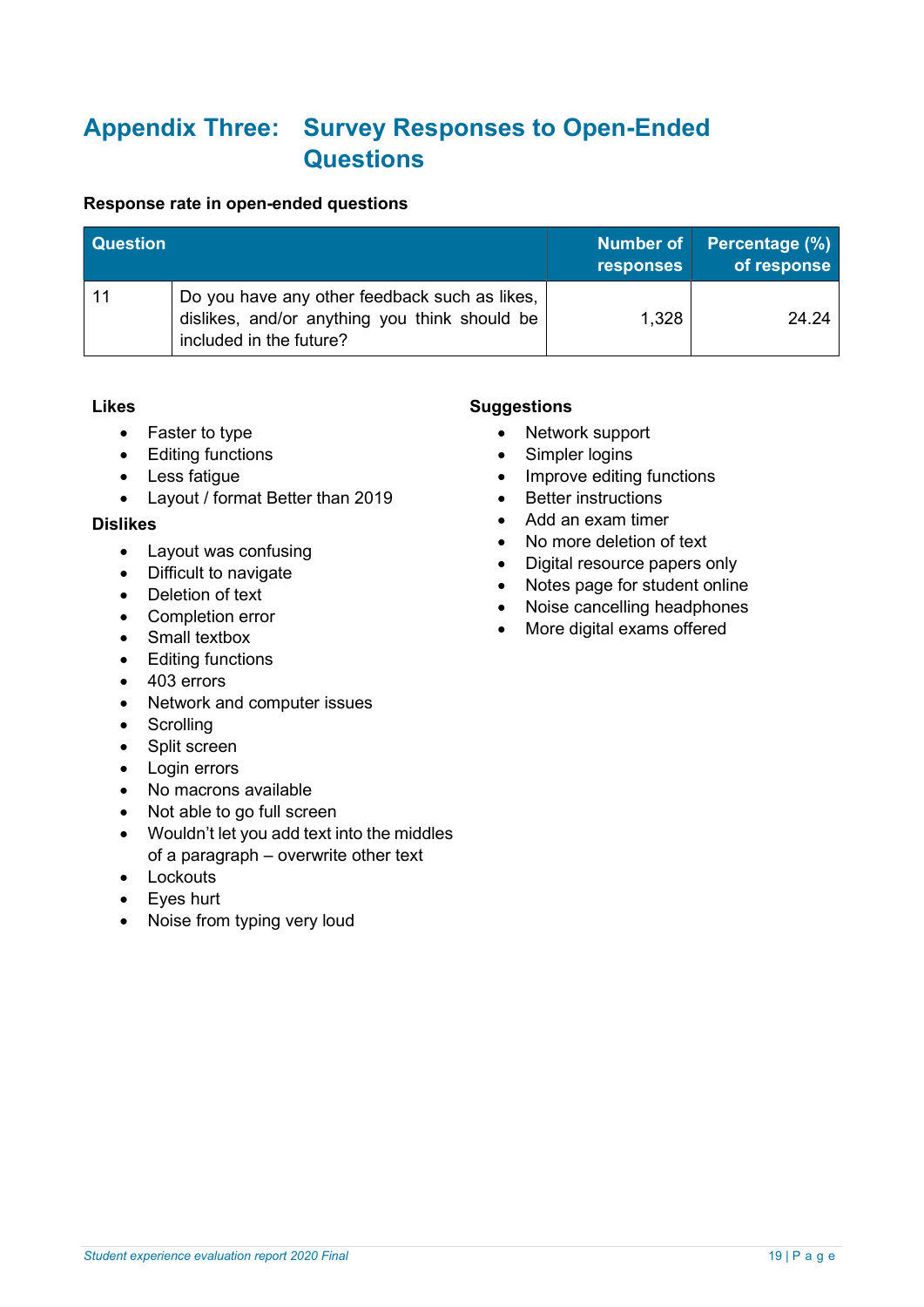# Appendix Four: Survey Responses to the Question: 'Overall, I found completing this exam digitally was a positive experience.', by exam session.

| <b>Subject</b>       | <b>Session</b> | <b>Strongly</b><br><b>Agree</b> | <b>Agree</b> | <b>Disagree/</b><br><b>Strongly</b><br><b>Disagree</b> | <b>Total</b> |
|----------------------|----------------|---------------------------------|--------------|--------------------------------------------------------|--------------|
| <b>English</b>       | <b>L1-ENGL</b> | 440                             | 555          | 27                                                     | 1022         |
|                      |                | 43.05%                          | 54.31%       | 2.64%                                                  |              |
|                      | <b>L2-ENGL</b> | 313                             | 558          | 36                                                     | 907          |
|                      |                | 34.51%                          | 61.52%       | 3.97%                                                  |              |
|                      | L3-ENGL        | 188                             | 209          | 13                                                     | 410          |
|                      |                | 45.85%                          | 50.98%       | 3.17%                                                  |              |
| <b>Media Studies</b> | <b>L1-MEDI</b> | 66                              | 70           | 4                                                      | 140          |
|                      |                | 47.14%                          | 50.00%       | 2.86%                                                  |              |
|                      | L2-MEDI        | 43                              | 77           | 5                                                      | 125          |
|                      |                | 34.40%                          | 61.60%       | 4.00%                                                  |              |
|                      | L3-MEDI        | 56                              | 56           | $\overline{2}$                                         | 114          |
|                      |                | 49.12%                          | 49.12%       | 1.75%                                                  |              |
| <b>Classical</b>     | <b>L1-CLAS</b> | 16                              | 19           | 0                                                      | 35           |
| <b>Studies</b>       |                | 45.71%                          | 54.29%       | 0.00%                                                  |              |
|                      | <b>L2-CLAS</b> | 60                              | 73           | $\overline{2}$                                         | 135          |
|                      |                | 44.44%                          | 54.07%       | 1.48%                                                  |              |
|                      | L3-CLAS        | 36                              | 34           | 1                                                      | 71           |
|                      |                | 50.70%                          | 47.89        | 1.41%                                                  |              |
| <b>Business</b>      | L1-BUSI        | 36                              | 53           | $\overline{2}$                                         | 91           |
| <b>Studies</b>       |                | 39.56%                          | 58.24%       | 2.20%                                                  |              |
|                      | <b>L2-BUSI</b> | 43                              | 24           | $\overline{2}$                                         | 69           |
|                      |                | 62.32%                          | 34.78        | 2.90%                                                  |              |
|                      | L3-BUSI        | 70                              | 44           | 3                                                      | 117          |
|                      |                | 59.83%                          | 39.61        | 2.56%                                                  |              |
| <b>Health</b>        | <b>L1-HEAL</b> | 22                              | 24           | 0                                                      | 46           |
|                      |                | 47.83%                          | 52.17%       | 0.00%                                                  |              |
|                      | <b>L2-HEAL</b> | 18                              | 22           | $\overline{2}$                                         | 42           |
|                      |                | 42.86%                          | 52.38%       | 4.76%                                                  |              |
|                      | L3-HEAL        | 18                              | 27           | 1                                                      | 46           |
|                      |                | 39.13%                          | 58.70%       | 2.17%                                                  |              |
| <b>History</b>       | <b>L1-HIST</b> | 167                             | 174          | 10                                                     | 351          |
|                      |                | 47.58%                          | 49.57        | 2.85%                                                  |              |
|                      | <b>L2-HIST</b> | 114                             | 125          | 6                                                      | 245          |
|                      |                | 46.53%                          | 51.02%       | 2.45%                                                  |              |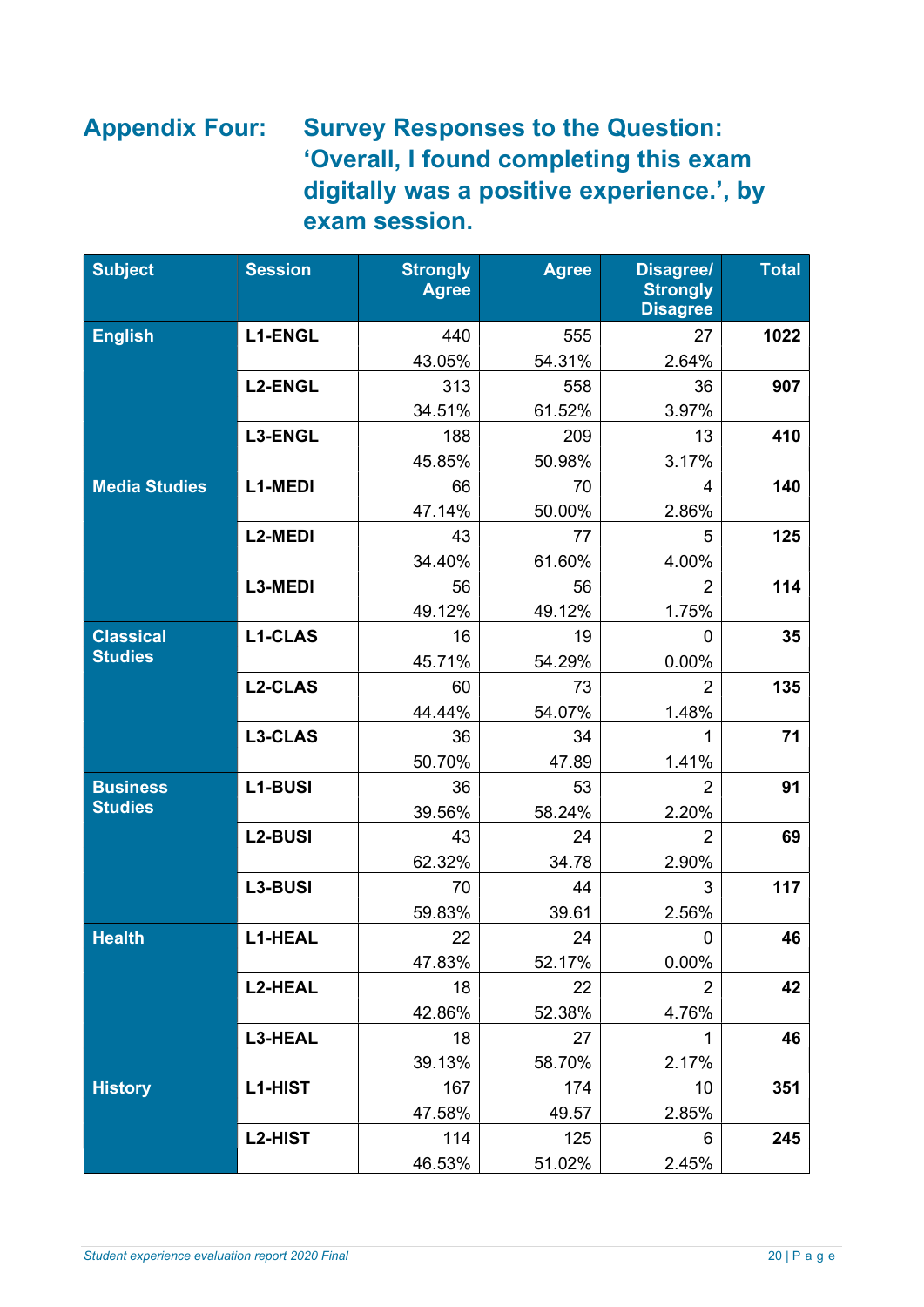| <b>Subject</b>          | <b>Session</b> | <b>Strongly</b><br><b>Agree</b> | <b>Agree</b>   | <b>Disagree/</b><br><b>Strongly</b><br><b>Disagree</b> | <b>Total</b>            |
|-------------------------|----------------|---------------------------------|----------------|--------------------------------------------------------|-------------------------|
|                         | L3-HIST        | 125                             | 119            | 7                                                      | 251                     |
|                         |                | 49.80%                          | 47.41%         | 2.79%                                                  |                         |
| <b>Agricultural and</b> | <b>L1-AGRI</b> | 6                               | 10             | 1                                                      | 17                      |
| <b>Horticultural</b>    |                | 35.29%                          | 58.82%         | 5.88%                                                  |                         |
| <b>Science</b>          | <b>L2-AGRI</b> | 1                               | 5              | 1                                                      | $\overline{7}$          |
|                         |                | 14.29%                          | 71.43%         | 14.29%                                                 |                         |
| <b>Home</b>             | <b>L1-HOME</b> | 13                              | 16             |                                                        | 30                      |
| <b>Economics</b>        |                | 43.33%                          | 53.33%         | 3.33%                                                  |                         |
|                         | <b>L2-HOME</b> | 9                               | 5              | $\overline{2}$                                         | 16                      |
|                         |                | 56.25%                          | 31.25%         | 12.50%                                                 |                         |
|                         | L3-HOME        | 13                              | 13             | $\Omega$                                               | 26                      |
|                         |                | 50.00%                          | 50.00%         | 0.00%                                                  |                         |
| <b>Chinese</b>          | <b>L1-CHIN</b> | 3                               | 10             | 0                                                      | 13                      |
|                         |                | 23.08%                          | 76.92%         | 0.00%                                                  |                         |
|                         | <b>L2-CHIN</b> | 6                               | 1              | $\Omega$                                               | $\overline{7}$          |
|                         |                | 85.71%                          | 14.29%         | 0.00%                                                  |                         |
|                         | L3-CHIN        | 3                               | $\overline{2}$ | $\Omega$                                               | 5                       |
|                         |                | 60.00%                          | 40.00%         | 0.00%                                                  |                         |
| <b>French</b>           | <b>L1-FREN</b> | 6                               | 22             |                                                        | 29                      |
|                         |                | 20.69%                          | 75.86%         | 3.45%                                                  |                         |
|                         | <b>L2-FREN</b> | 8                               | 13             | 0                                                      | 21                      |
|                         |                | 38.10%                          | 61.90%         | 0.00%                                                  |                         |
|                         | <b>L3-FREN</b> | 3                               | $\overline{7}$ | 0                                                      | 10                      |
|                         |                | 30.00%                          | 70.00%         | 0.00%                                                  |                         |
| <b>German</b>           | <b>L1-GERM</b> | 1                               | 1              | 0                                                      | $\overline{\mathbf{2}}$ |
|                         |                | 50.00%                          | 50.00%         | 0.00%                                                  |                         |
|                         | <b>L2-GERM</b> | 2                               | 2              |                                                        | 5                       |
|                         |                | 40.00%                          | 40.00%         | 20.00%                                                 |                         |
| <b>Japanese</b>         | L1-JAPA        | 3                               | 3              | 0                                                      | 6                       |
|                         |                | 50.00%                          | 50.00%         | 0.00%                                                  |                         |
|                         | L2-JAPA        | $\overline{2}$                  | 8              | 0                                                      | 10                      |
|                         |                | 20.00%                          | 80.00%         | 0.00%                                                  |                         |
|                         | L3-JAPA        |                                 | 3              | O                                                      | 4                       |
|                         |                | 25.00%                          | 75.00%         | 0.00%                                                  |                         |
| <b>Spanish</b>          | <b>L1-SPAN</b> | 6                               | 6              | 0                                                      | 12                      |
|                         |                | 50.00%                          | 50.00%         | 0.00%                                                  |                         |
|                         | <b>L2-SPAN</b> | 6                               | 9              | $\mathbf 0$                                            | 15                      |
|                         |                | 40.00%                          | 60.00%         | 0.00%                                                  |                         |
|                         | <b>L3-SPAN</b> | 5                               |                | $\Omega$                                               | 6                       |
|                         |                | 83.33%                          | 16.67%         | 0.00%                                                  |                         |